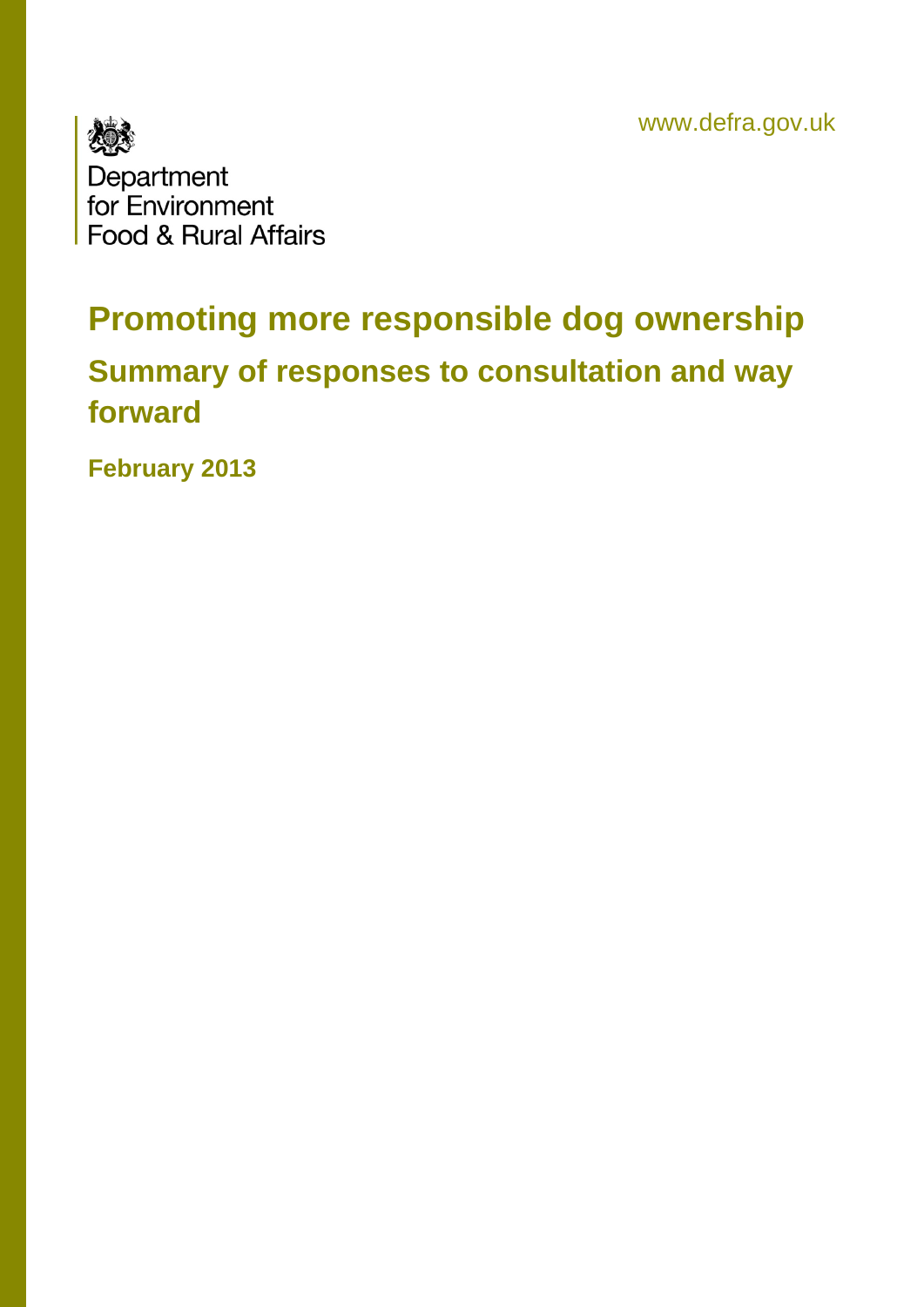#### © Crown copyright 2013

You may re-use this information (not including logos) free of charge in any format or medium, under the terms of the Open Government Licence. To view this licence, visit [www.nationalarchives.gov.uk/doc/open-government-licence/](http://www.nationalarchives.gov.uk/doc/open-government-licence/) or write to the Information Policy Team, The National Archives, Kew, London TW9 4DU, or e-mail: [psi@nationalarchives.gsi.gov.uk](mailto:psi@nationalarchives.gsi.gov.uk)

This document/publication is also available on our website at:

Animal Welfare Team Defra Area 5A Nobel House 17 Smith Square London SW1P 3JR

Email: [animalwelfareconsultations@defra.gsi.gov.uk](mailto:animalwelfareconsultations@defra.gsi.gov.uk)

This document is available on the Defra website:

[www.defra.gov.uk/consult/2012/04/23/dangerous-dogs-1204/](http://www.defra.gov.uk/consult/2012/04/23/dangerous-dogs-1204/)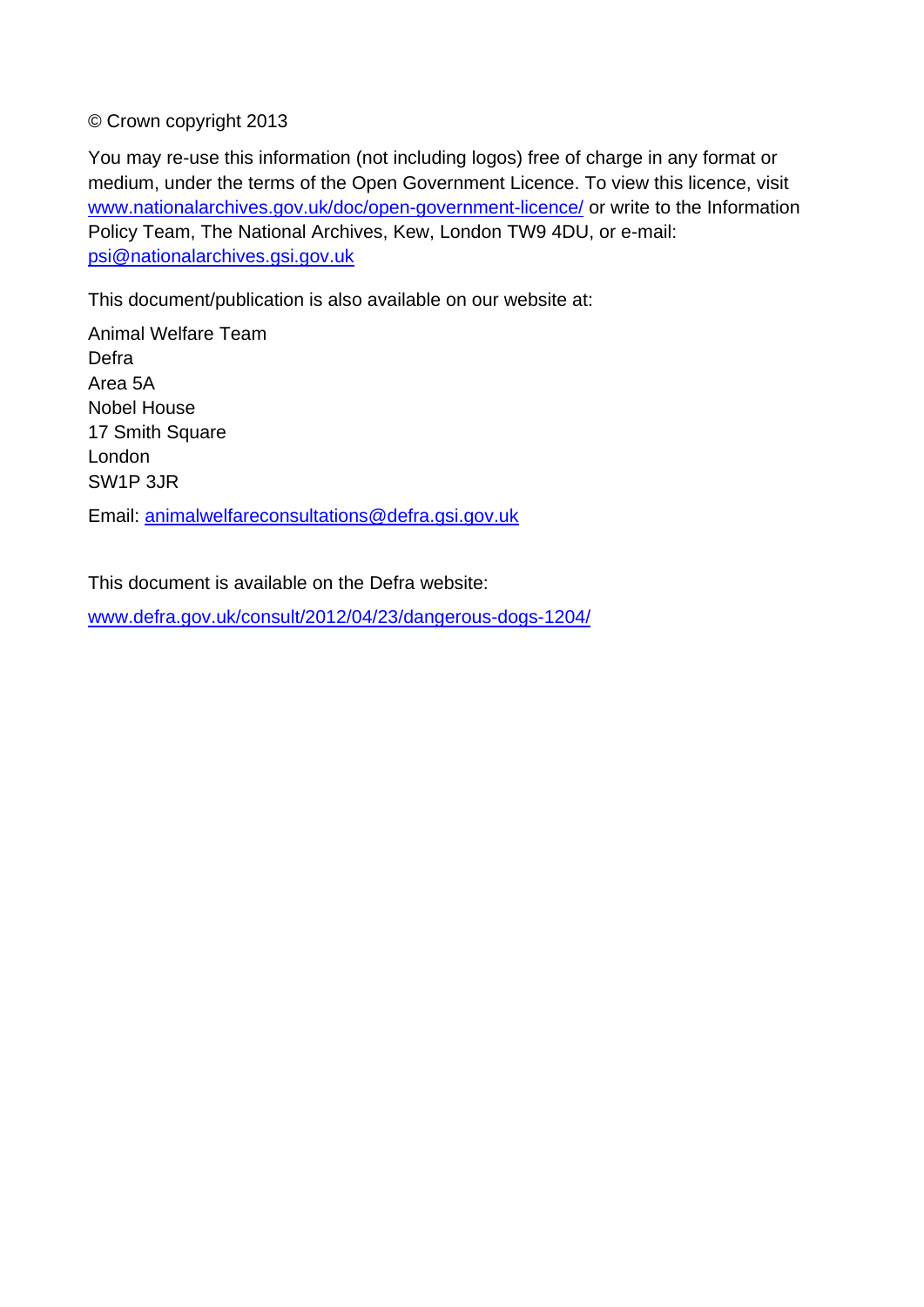### **Contents**

| Proposal 2: An extension of criminal law (i.e. section 3 of the 1991 Act) to all places,                                                                               |
|------------------------------------------------------------------------------------------------------------------------------------------------------------------------|
| Proposal 3: Allow owners of dogs seized as suspected dangerous dogs or prohibited types<br>to retain possession of their dogs until the outcome of court proceedings21 |
| Proposal 4: Increasing the application fee for dogs to be placed on the Index of Exempted                                                                              |
| Responses by Key Interested Parties to Headline Questions (Qs 1, 3, 4, 6, 7, 8, 9, 10, 11,                                                                             |
| Reponses of the key interested parties to the headline questions: 32                                                                                                   |
|                                                                                                                                                                        |
| Proposal 2: An extension of criminal law (i.e. section 3 of the 1991 Act) to all places,                                                                               |
| Proposal 3: Allow owners of dogs seized as suspected dangerous dogs or prohibited types<br>to retain possession of their dogs until the outcome of court proceedings35 |
| Proposal 4: Increasing the application fee for dogs to be placed on the Index of Exempted                                                                              |
|                                                                                                                                                                        |
|                                                                                                                                                                        |
|                                                                                                                                                                        |
|                                                                                                                                                                        |
|                                                                                                                                                                        |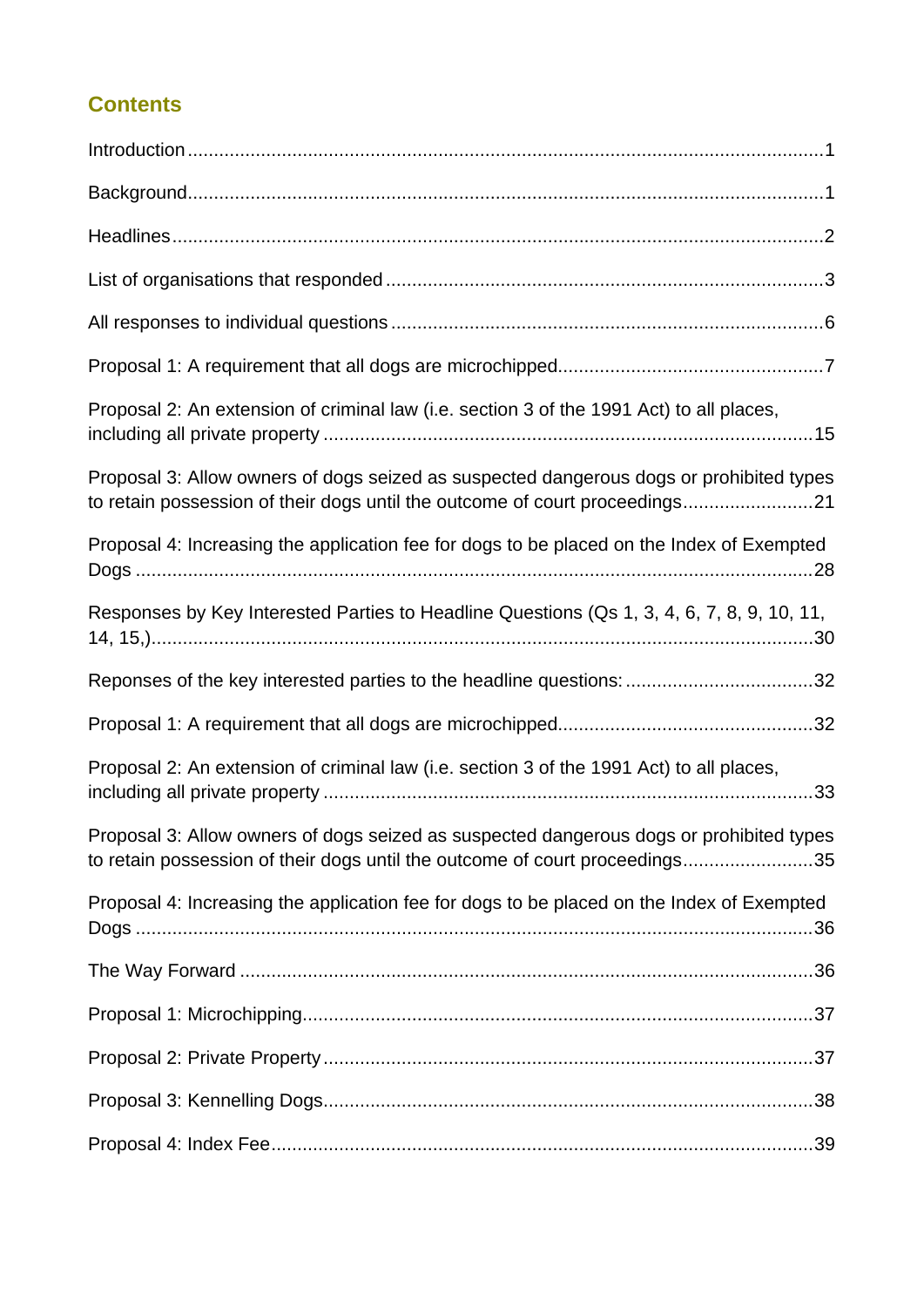## <span id="page-3-0"></span>**Introduction**

This document provides a summary of responses to Defra's public consultation exercise on promoting more responsible dog ownership which ran from 23 April to 15 June 2012. It analyses the 27,339 responses including 19,100 responses on survey monkey.

## **Background**

A more detailed background can be found in the consultation document, which can be found at: [www.defra.gov.uk/consult/2012/04/23/dangerous-dogs-1204/](http://www.defra.gov.uk/consult/2012/04/23/dangerous-dogs-1204/)

An earlier consultation by Defra in 2010 sought views on proposals to change some of the legislation in England relating to dogs. That consultation included a proposal to require that all dogs are microchipped and at that point 84% (1,875 responses) agreed with the proposal. The latest consultation (2012) sought views on the method of introduction of compulsory microchipping. Overall support for compulsory microchipping has increased to 96% (of 26,849 responses). The 2010 consultation also sought views on extension of the Dangerous Dogs Act 1991 to cover all places, including private property where a dog is permitted to be. At that point only 37% (3,215 responses) supported this proposal but the same question in the 2012 consultation received a positive response from 70% (of 17,798 responses) with only 30% favouring no change in the law.

The consultation sought views on four proposals:

- 1. A requirement that all dogs are microchipped
- 2. An extension of criminal law (i.e. section 3 of the 1991 Act) to all places, including private property.
- 3. Allow owners of dogs seized as suspected dangerous dogs or prohibited types to retain possession of their dogs until the outcome of court proceedings
- 4. Increase the application fee for dogs to be placed on the Index of Exempted Dogs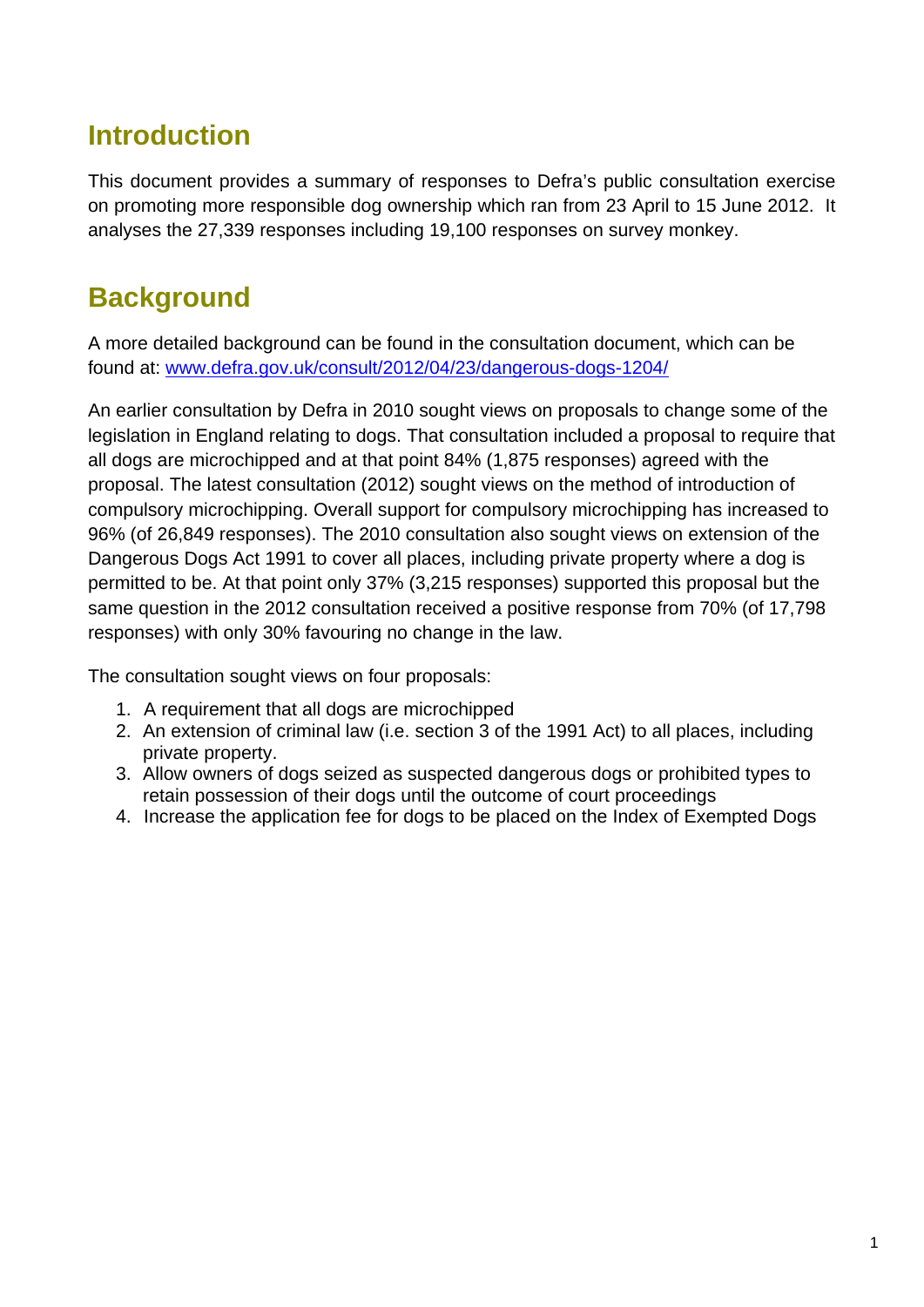## <span id="page-4-0"></span>**Headlines**

- Overall support for compulsory microchipping has increased from 84% to 96% (based on 26,849 responses in 2012) in the last two years.
- Most recently, 10% supported the Government's favoured option of microchipping all puppies only while 76% supported microchipping all dogs within a set period of the legislation coming into effect.
- 70% of all responses supported extending the criminal law (i.e. section 3 of the 1991 Act) to include private property, up from 37% two years ago. In the latest consultation 48% of that 70% supported extending the act to include inside the owner's home and 22% supported extending the act to include private property where a dog has a right to be but not inside the owner's home.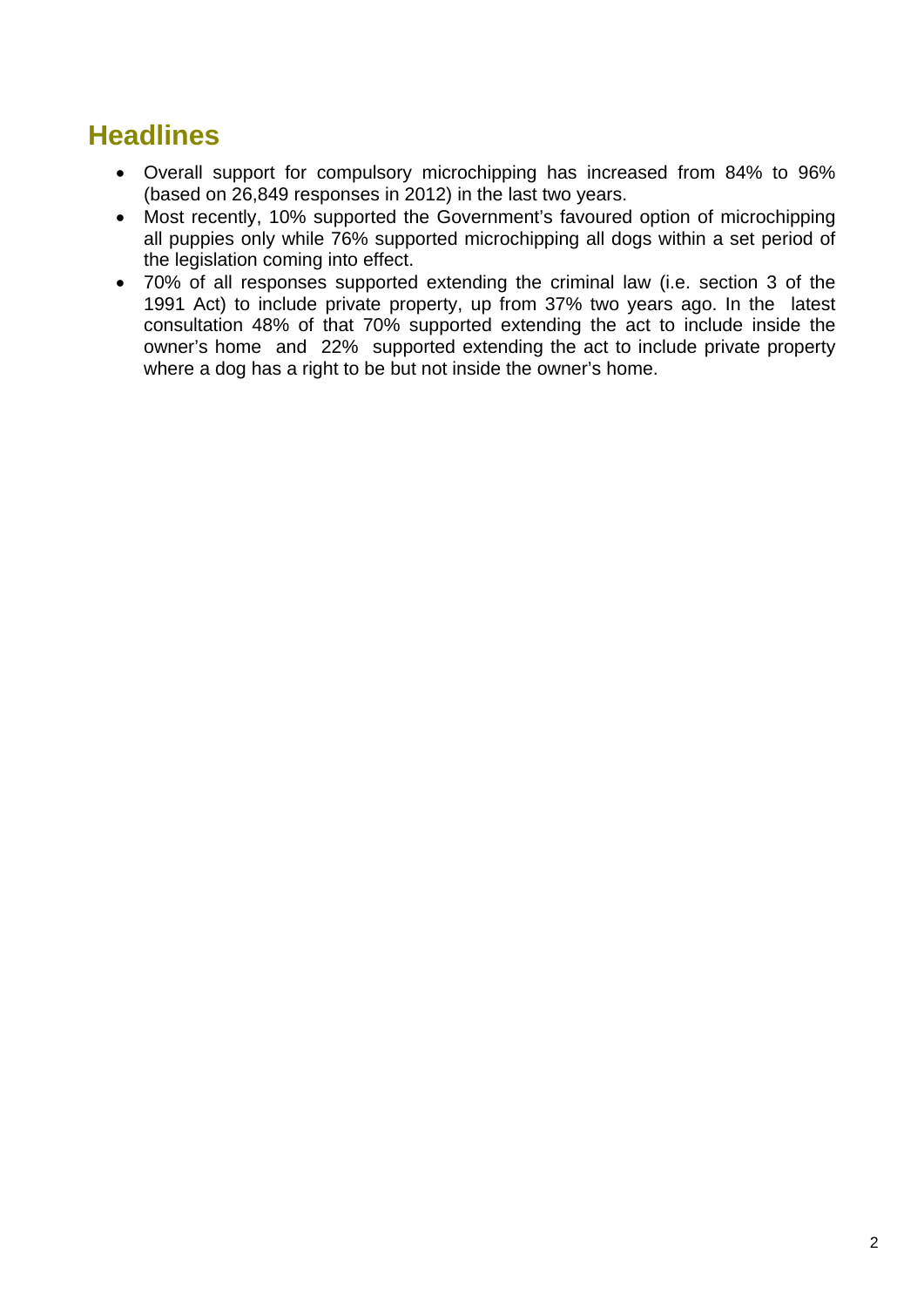## <span id="page-5-0"></span>**List of organisations that responded**

4Children

Animal Behaviour and Training Council

Animal Concern

Association of British Insurers

Association of Chief Police Officers of England, Wales and Northern Ireland

Association of Pet Behaviour Counsellors

Battersea Dogs & Cats Home

Bayer PLC

Blue Cross

British Association for Shooting & Conservation

British Veterinary Association (BVA), the British Small Animal Veterinary Association (BSAVA) and the Society for Practising Veterinary Surgeons (SPVS) Broadland District **Council** 

City of London Open Spaces Dept

COAPE Association of Behaviourists and Trainers (CAPBT)

Communication Workers Union

Countryside Alliance

Coventry City Council

Dartmoor Livestock Protection Society

Dogs Trust

Dog Rescue Federation

East Hampshire District Council

Essex Animal Welfare Forum (EAWF)

Gravesham Borough Council

Greater Merseyside Dog Welfare Forum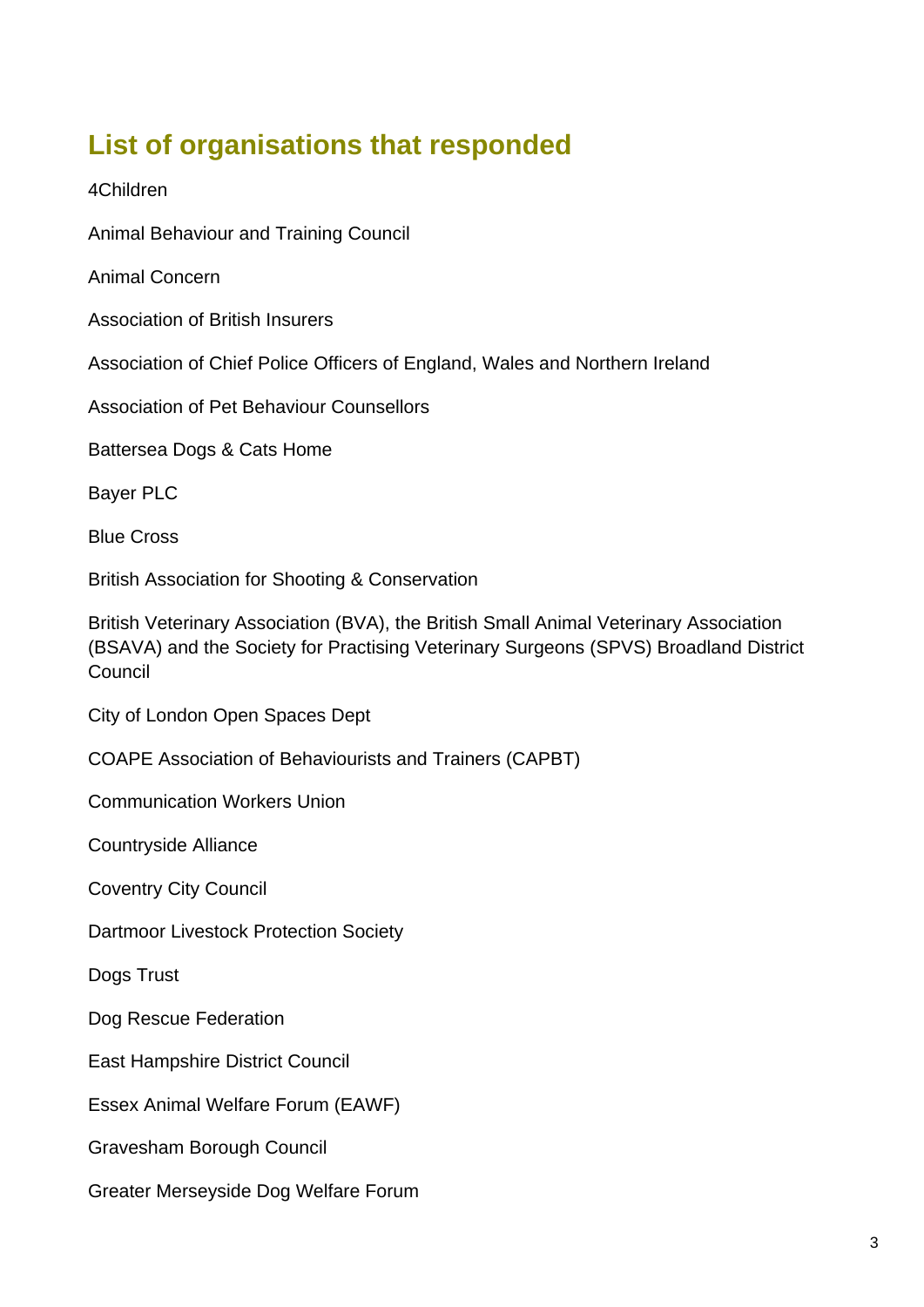| Guide Dogs for the Blind                               |
|--------------------------------------------------------|
| Humane Society International/UK (HSI UK)               |
| <b>Humberside Police</b>                               |
| <b>Kennel Club</b>                                     |
| Lewisham Borough Council                               |
| <b>Local Govt Association</b>                          |
| London Borough of Newham Council                       |
| Mayor of London                                        |
| <b>Microchipping Alliance</b>                          |
| <b>National Animal Welfare Trust</b>                   |
| <b>National Dog Tattoo Register</b>                    |
| <b>National Farmers Union</b>                          |
| <b>National Working Terrier Association</b>            |
| Naturewatch                                            |
| <b>NHS Protect</b>                                     |
| Peabody                                                |
| People's Dispensary for Sick Animals (PDSA)            |
| Peterborough City Council                              |
| <b>PETGEN</b>                                          |
| Petplan                                                |
| <b>Plymouth City Council</b>                           |
| <b>Rochford District Council</b>                       |
| Royal College of Veterinary Surgeons                   |
| <b>Royal Mail</b>                                      |
| Royal Society for the Prevention of Cruelty to Animals |
| <b>Salford City Council</b>                            |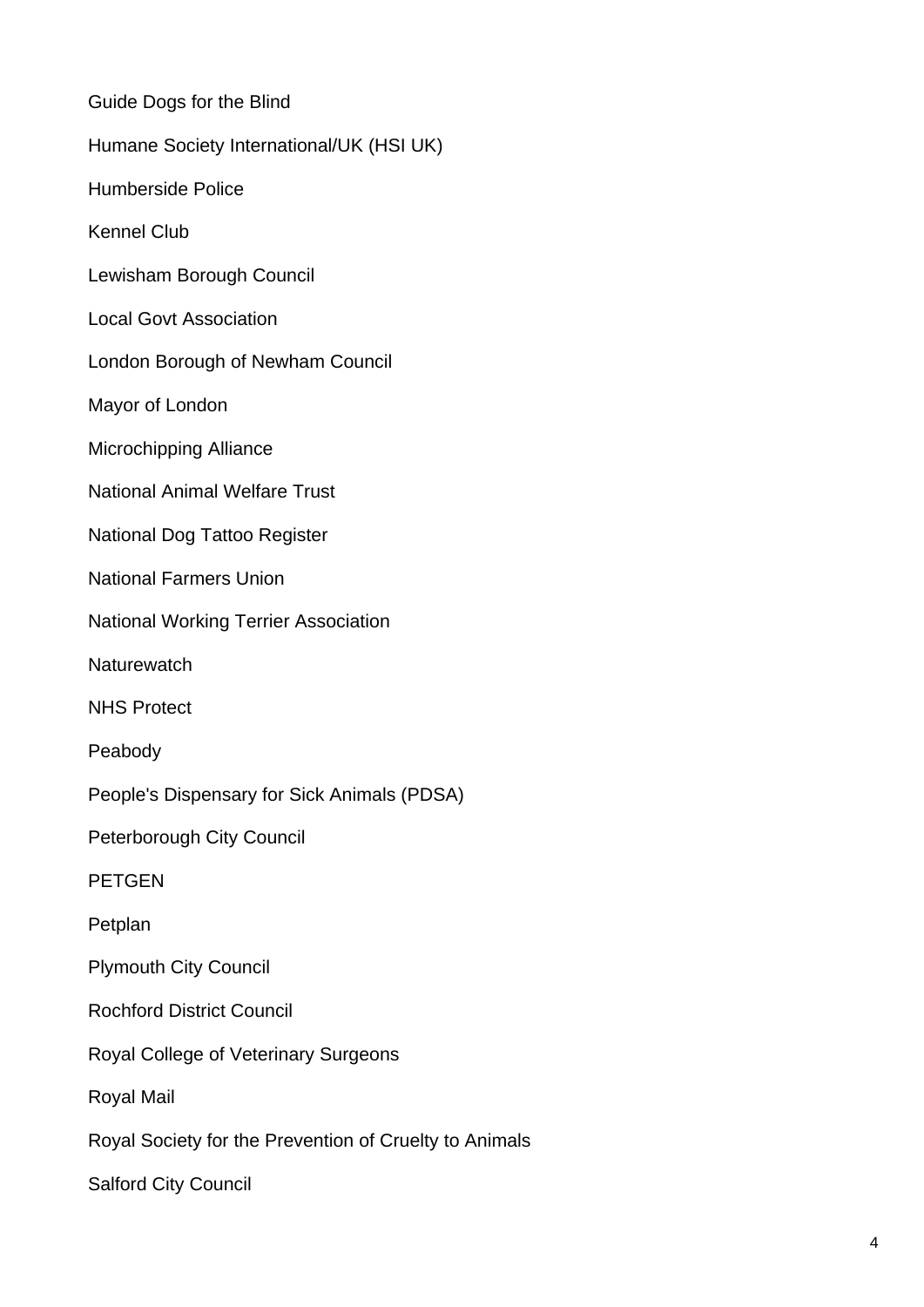Sheffield City council

SHG

Tenant Farmers Association

The Dog Hub Camden

Trades Union Congress

Union of Construction, Allied Trades and Technicians (UCATT)

Union of Country Sports Workers

Union of Shop, Distributive and Allied Workers (USDAW)

UNISON - public services union

Unite - the Union

Universities Federation for Animal Welfare

West Midlands Unitary Animal Welfare Group

Wood Green, The Animals Charity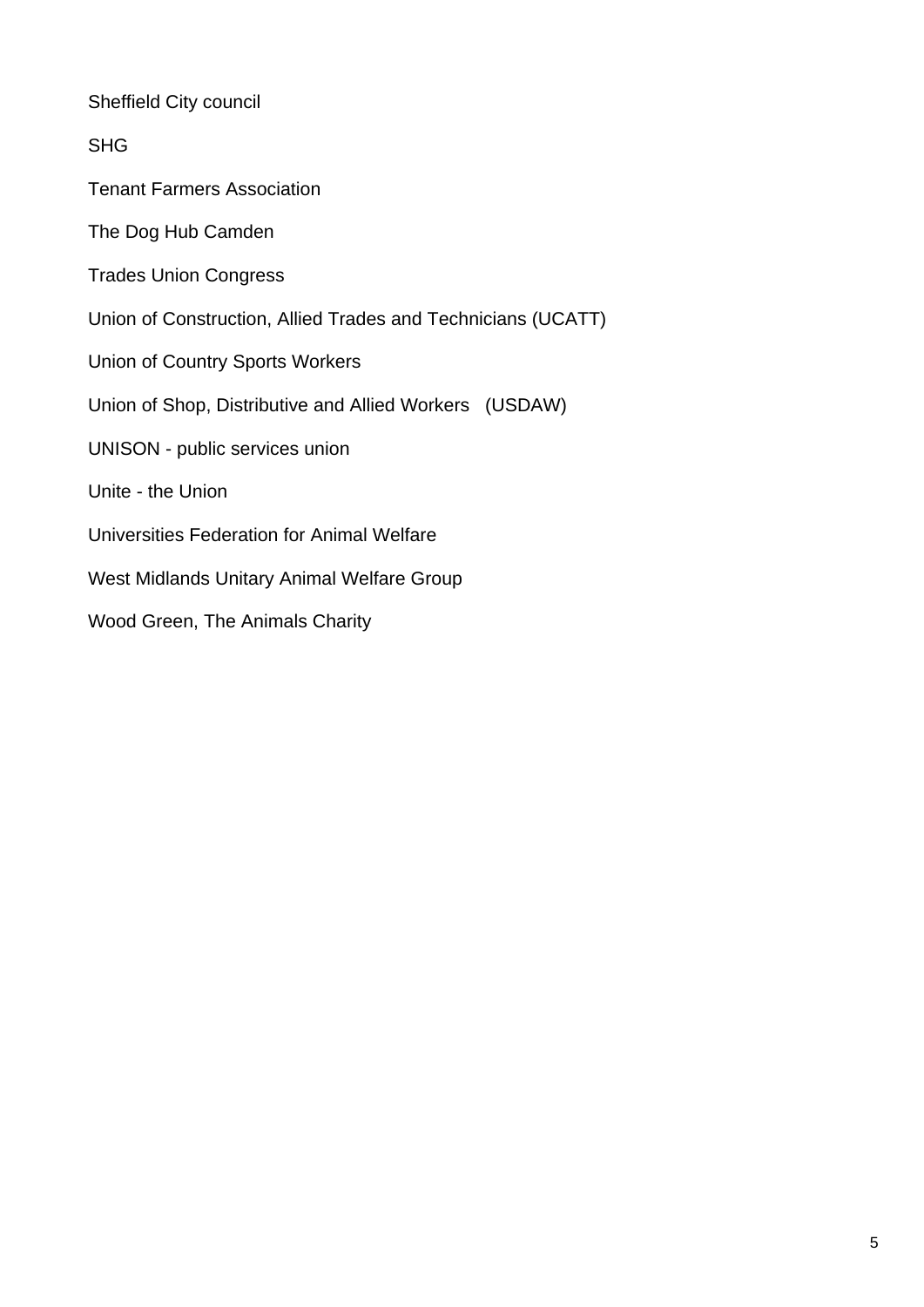## <span id="page-8-0"></span>**All responses to individual questions**

The following summary provides:

- (i) the answers to each question represented as percentages of all responses;
- (ii) total number responses to each question asked in the consultation document;
- (iii) examples of the most popular reasons for each answer; and
- (iv) random quotes from responses (main headline questions only).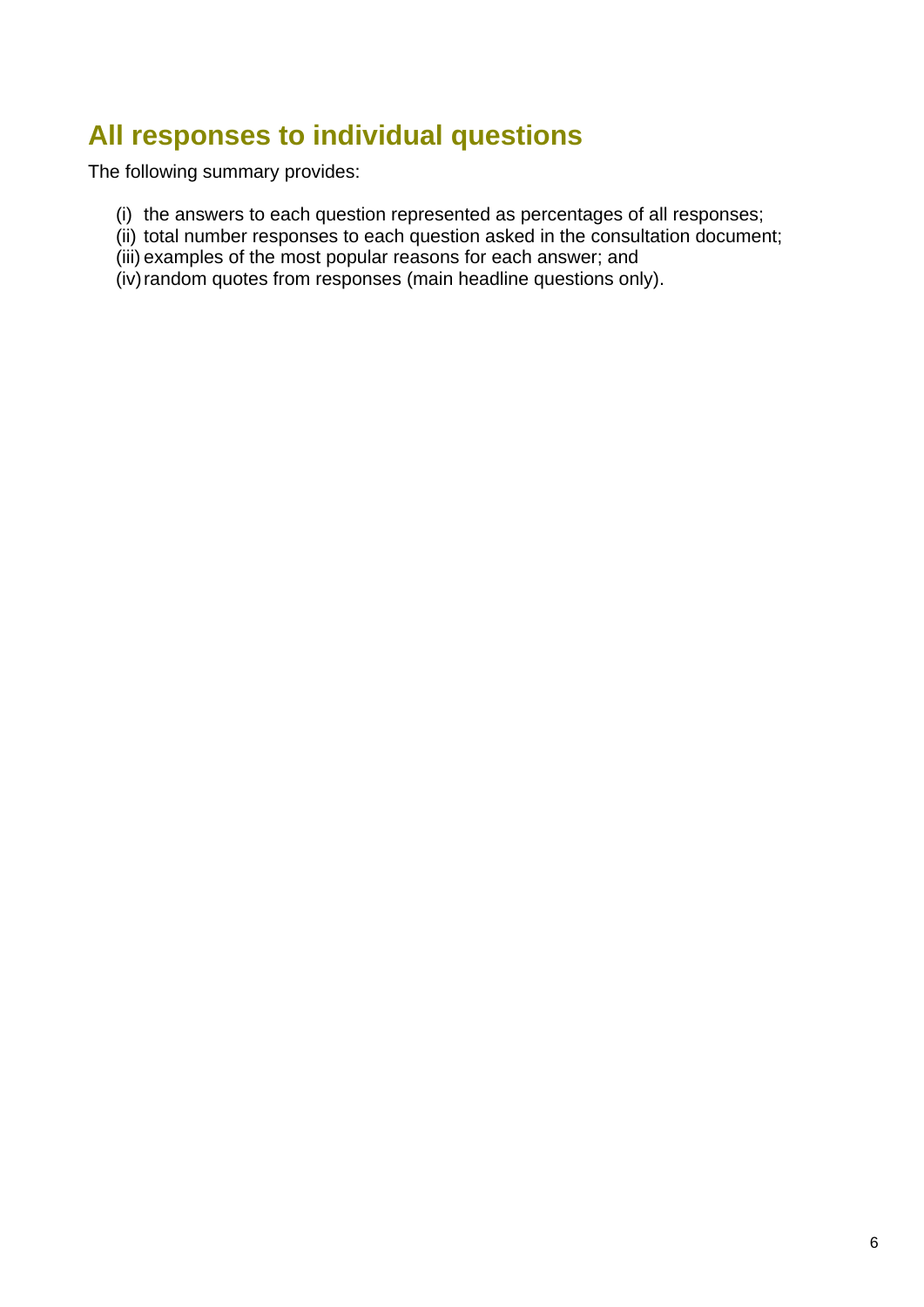## <span id="page-9-0"></span>**Proposal 1: A requirement that all dogs are microchipped**

**Q1: Which of the following options do you prefer and why? (26,849 responses)** 

- **(a) microchip all puppies 10%**
- **(b) microchip all dogs on change of owner only 2%**
- **(c) microchip dogs on change of owner and then after a period of time (suggest length of time) for all dogs to be microchipped - 8%**
- **(d) microchip all dogs within a year of legislation coming into effect 76%**
- **(e) no change to the current situation whereby owners can choose whether or not to microchip their puppies and older dogs - 4%**

**96% of those who responded to this question favoured compulsory microchipping. This compares to 84% who responded positively in the 2010 consultation.** 

Yes (options a, b, c, d) -

- Would improve welfare by making it easier and quicker to reunite owners with lost dogs
- Would improve accountability of owners

No change -

- Is unenforceable Irresponsible owners will not comply
- Concerned that microchipping may be harmful to dogs/puppies
- Tattooing should be an alternative option

Preference for option (d)-

- ensures that all dogs are microchipped within a defined period and so gives enforcers certainty
- Re-homing centre costs savings and other benefits will be realised sooner
- a, b, c harder to enforce (e.g. option (a) would take  $10 12$  years before all dogs are chipped)

Note: A number of responses that advocated compulsory micro-chipping within a defined period but that did not stipulate one year have been included in the total for option (d)

Quotes:

Support for compulsory microchipping –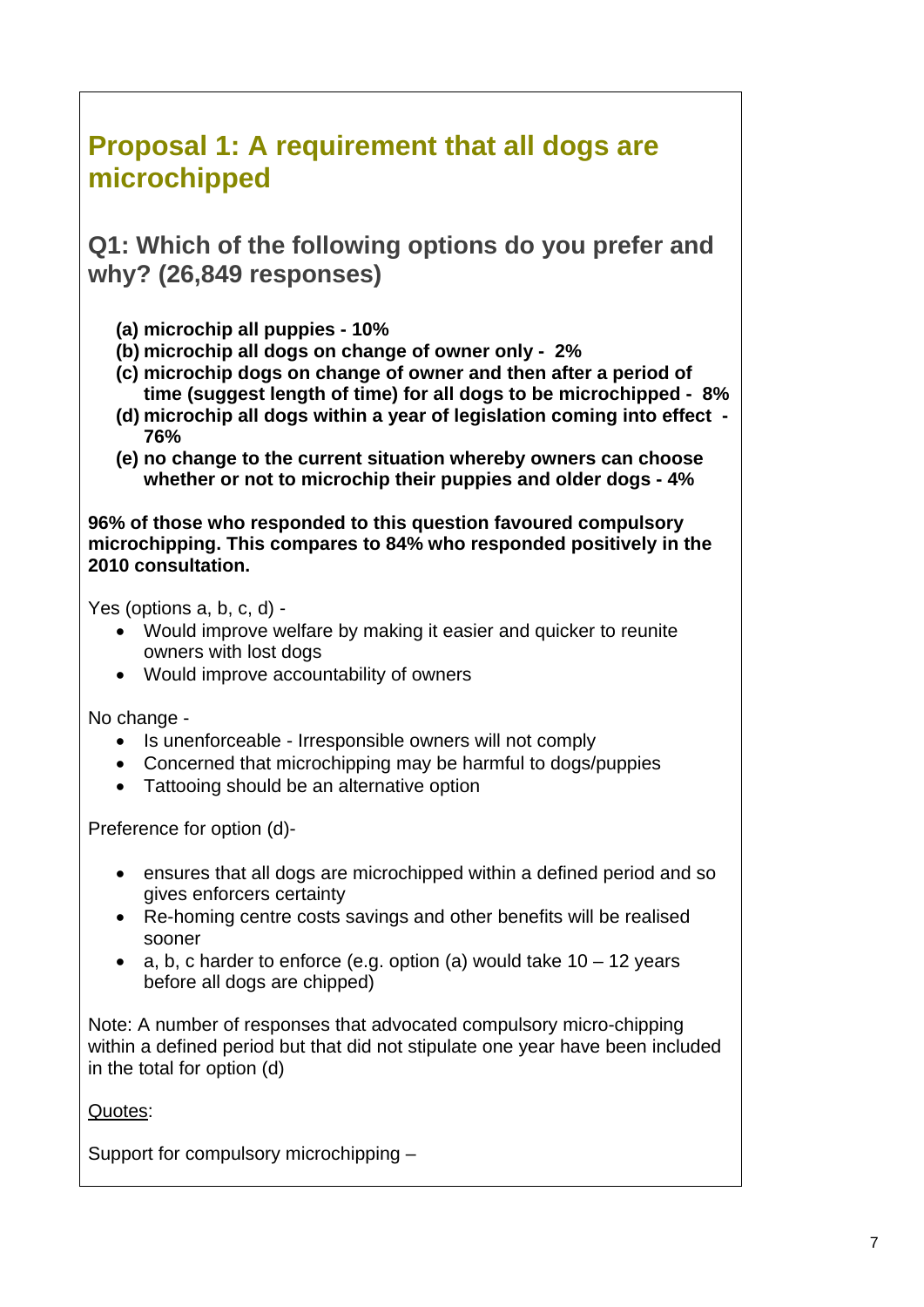*"Microchipping is proven to be the most effective way of ensuring lost dogs are returned to their owners. However, of the estimated 8.2 million pet dogs currently in the UK, more than a third remain unidentifiable by a permanent means of identification. According to recent independent economic research carried out by Dogs Trust on behalf of the Microchipping Alliance, if Government were to introduce compulsory microchipping it could save the public purse between £20.5 and £22.8 million per year. If more dogs were microchipped, more could be returned to their owners and in a timelier manner. As such the cost to local authorities would be vastly reduced. Dogs Trust is aware that the LGA believes voluntary microchipping is working. However, despite years of endless education and free microchipping offers from charities, only an estimated 59% of the dog population is currently microchipped and stray dog figures for the UK continue to rise year on year, last year being at over 126,000."* Dogs Trust

*"The RCVS considers that compulsory microchipping has a role to play in the control of potentially dangerous dogs, on the grounds that the accurate identification of an animal and its owner is crucial to the enforcement of legislation and to achieving successful prosecutions. Moreover, the RCVS considers that permanent identification would have a positive impact on animal welfare...The microchipping of a dog is not an onerous requirement and a high proportion of dogs in the UK are already microchipped. Furthermore, microchipping provides benefits to the owner and animal alike. The potential of such benefits, however, will only be fully realised if legislation requires that all dogs are microchipped"* Royal College of Veterinary Surgeons (RCVS)

#### Supporting option (c):

*"We need some means of effecting the mandatory registration of all dogs in order to be able to identify and deal with irresponsible owners and their dogs; to effect more immediate return of strays, thereby reducing their number with a concomitant reduction in local expenditure. 2 years gives a more manageable lead in time for the micro chipping companies and to ensure all relevant authorities and bodies have scanners and use them.* 

*Policing the change of ownership requirement needs attention." COAPE Association of Behaviourists and Trainers (CAPBT)* 

Supporting option (d):

*"Based on a cost impact analysis undertaken by the Microchipping Alliance, the Kennel Club considers Option D to be by far the most beneficial in terms of costs savings. The cost analysis looked at implementation costs, enforcement costs, cost savings and the total estimated cost. The calculated annual cost savings relating solely to dog welfare would amount to £20.8- £23.2million in the first year of introducing Option D in legislation. Option D would also allow all dog owners sufficient time to get their dogs microchipped*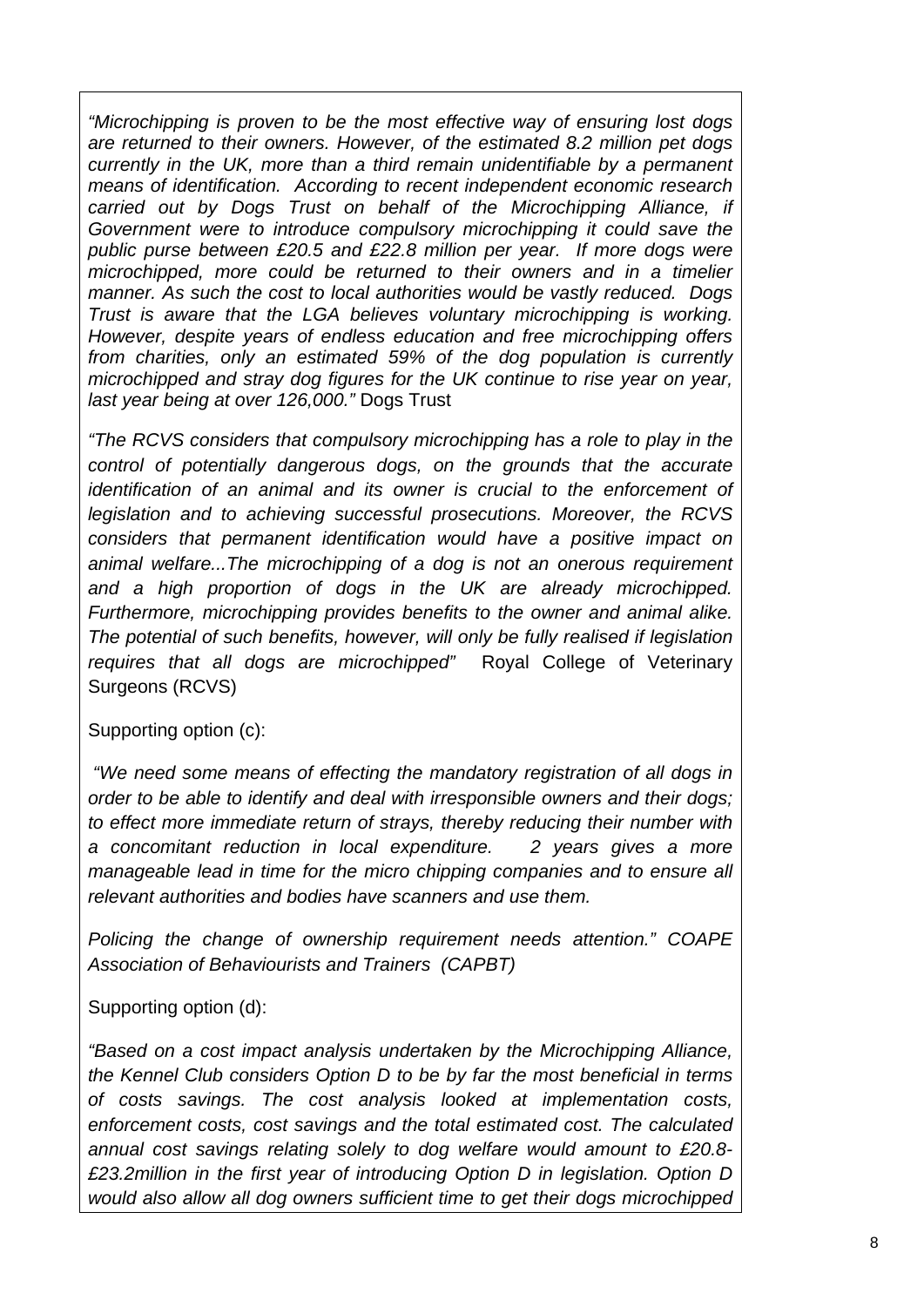*which would ensure that should any dog get lost or stray, the chances of their reunification with the owner are higher and kennelling time lower."* The Kennel Club

Supporting option (d) but 24 months not 12:

*"As with our partner agencies, while preferring option d out of those offered, for pragmatic reasons and to allow time for compliance, we suggest a slight variation so that the requirement should be that all dogs are microchipped within two years of the legislation coming into effect."* Guide Dogs Opposing option (a):"*We believe that focussing on the microchipping of puppies will not resolve the numbers of unidentifiable strays in the short or long term and it would take over ten years to achieve the microchipping of all dogs....Option A is unenforceable. We would question how an enforcement officer would be able to determine the age of a dog. If there is no identifying record of birth, there would be no way of telling who should be complying, a loophole which could be easily exploited."* Battersea Dogs and Cats Home

"…b*y only micro-chipping puppies, it will take an incredibly long time (the Government's own estimate is 10 - 12 years) for the entire dog population to*  be micro-chipped. Throughout this period a large proportion of dogs will *remain un-chipped meaning that the benefits outlined above would only be derived in the medium to long term."* Dog Rescue Federation

*"…this option alone would not be immediately effective in securing both the welfare and economic benefits associated with microchipping all dogs without efforts to ensure existing adult dogs are also included."* The Kennel Club

Opposing option (b):

*"If option b was adopted by Government, Dogs Trust believes that this would have very little welfare or financial benefits as the majority of dogs in the UK will never change hands and hence will never be microchipped."* Dogs Trust

Supporting option (e):

*"….not all dogs should be microchipped because the costs across the industry would be disproportionate to Defra's intended benefit. The NFU believes that microchipping of a dog should still be carried out voluntarily by the owner. As a point of principle, regulation should not be applied to all when it is a small minority who do not abide by society's laws. The NFU still feels that targeted enforcement action should be taken*.*"* National Farmers Union (NFU)

"*The vast majority of dogs are harmless pets and these proposals would mean that every responsible and legitimate dog owner will pay for the problems caused by a minority. Compulsory chipping could simply be a*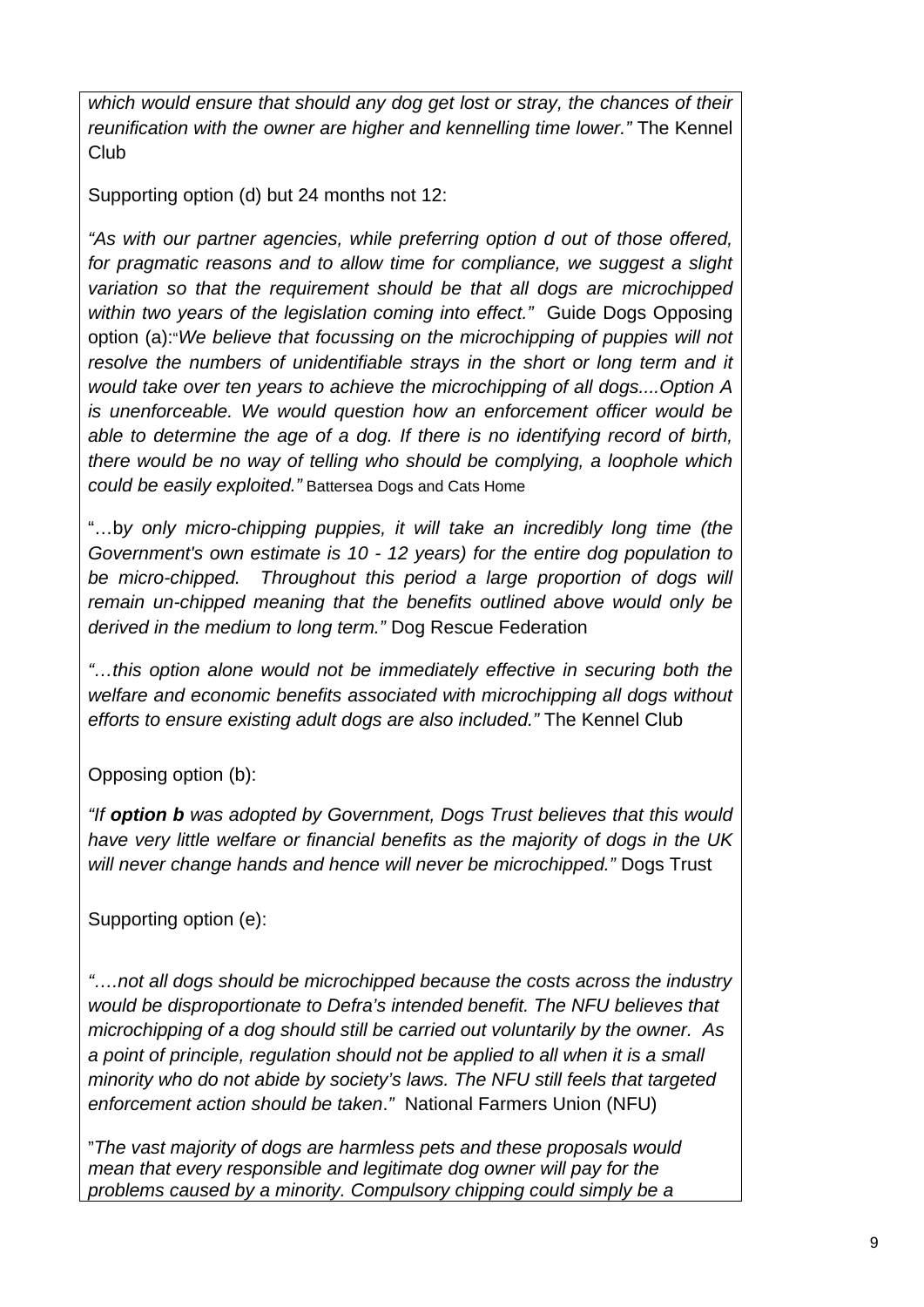*burden on law abiding owners and would not address the issue relating to dangerous dogs. The Mayor is concerned that the owners and breeders of dangerous and/or illegal dogs are highly unlikely to comply with microchipping laws. A microchip will not make a dog less dangerous, nor will an irresponsible dog owner suddenly become more responsible because they have had their dog microchipped."* Mayor of London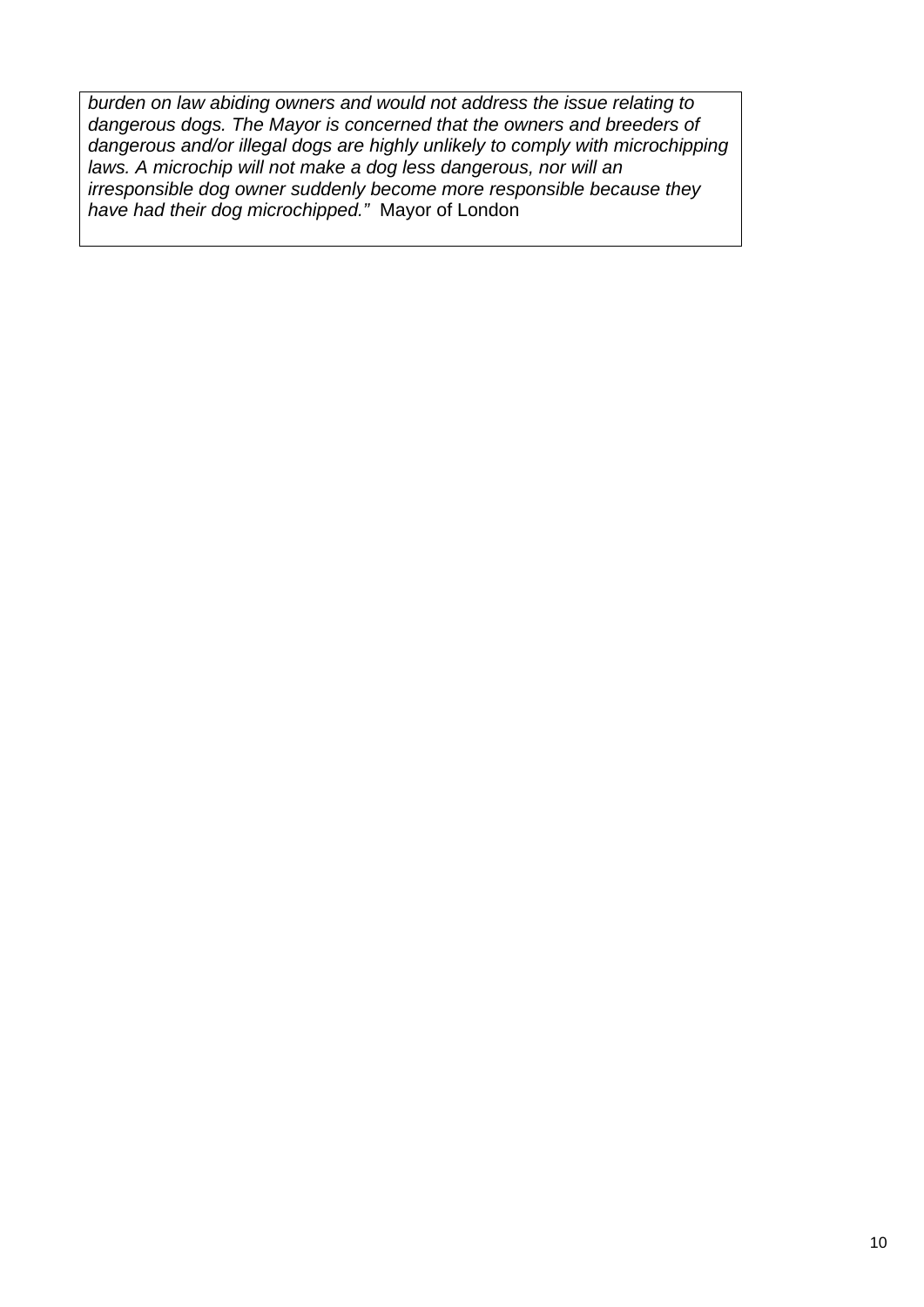### **Q2: What sort of financial impact (negative or positive) if any, will requiring all dogs to be microchipped have on:**

| <b>Individual Owners</b>     | <b>Positive</b><br>29% | <b>Negative</b><br>51% | No Change<br>20% |
|------------------------------|------------------------|------------------------|------------------|
| <b>Enforcement Agencies</b>  | 72%                    | 13%                    | 15%              |
| Welfare/re-homing centres    | 58%                    | 32%                    | 10%              |
| <b>Breeders</b>              | 52%                    | 27%                    | 21%              |
| Pet Shops                    | 0                      | 0                      | 0                |
| Microchip database companies | 92%                    | 2%                     | 6%               |

Note: Whilst around half of respondents felt that there would be a negative financial impact on individual owners, in many cases the comments declared that the cost would be negligible.

Quotes on impacts on :

Individual Owners:

*"The costs of microchipping to individual owners are small, especially compared with the other costs associated with dog ownership. Many charities offer discounted or free microchipping and veterinary practices may also include microchipping as part of a wider package of healthcare measures. These costs should be balanced against the decreased cost of reunification, which would be easier and quicker if compulsory microchipping was introduced. As noted in the Microchipping Alliance submission, most vets will charge between £10 and £30 for microchipping, which is the equivalent to about 3 weeks worth of dog food (based on 80 pence per day)."* Joint BVA-BSAVA-SPVS response.

*From individuals' responses:* 

*"the cost of shipping and registering puppies will encourage responsible ownership"* 

*"the one off cost is insignificant to the cost of caring for a dog"* 

*"people will be unable to afford to chip which will lead to more strays"*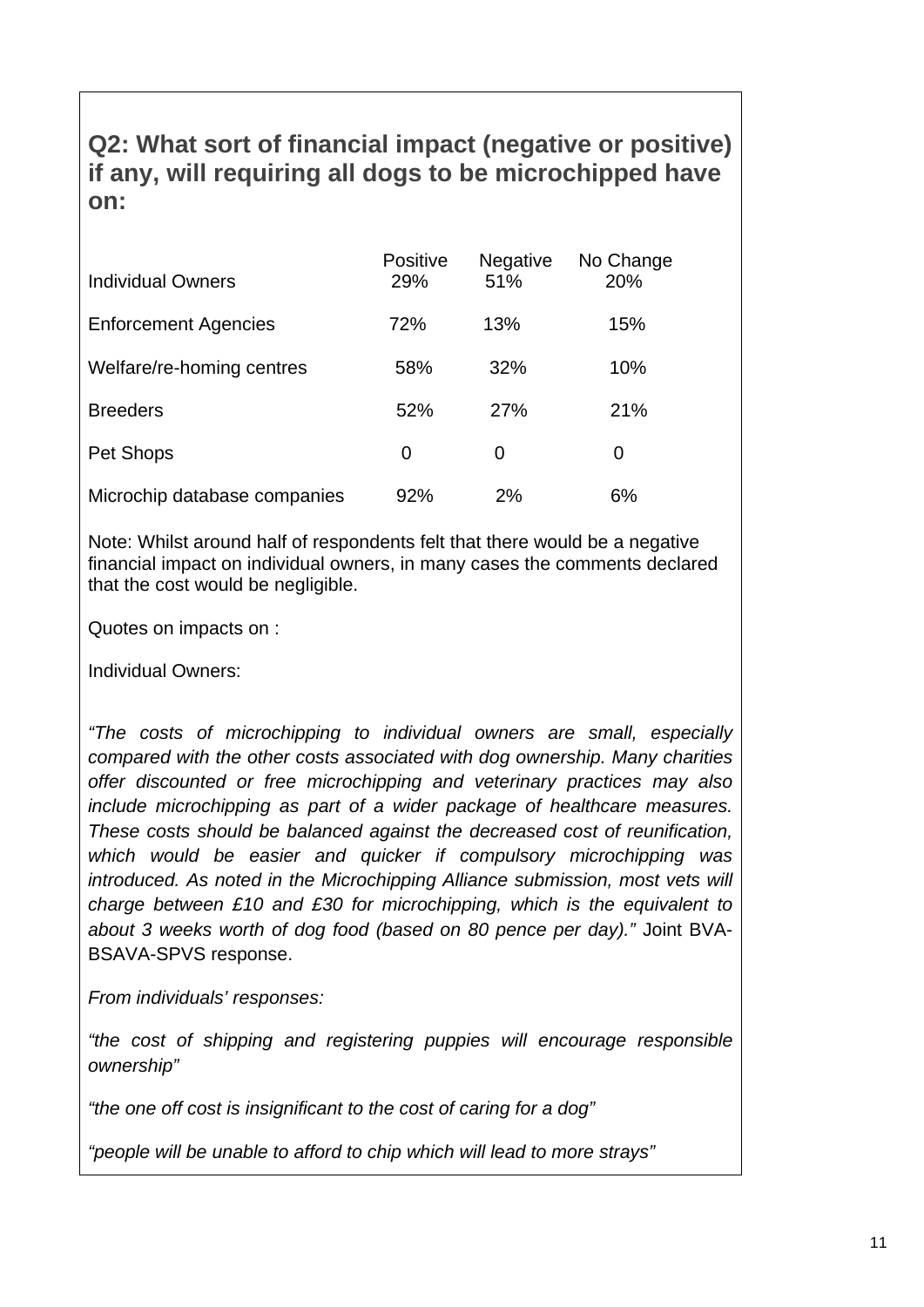Enforcement agencies:

*" The benefits of a microchipped dog with details being to date would mean speedier and cheaper costs to be paid if a dog goes missing"* Salford City **Council** 

*"If animals are microchipped there should be a drop in abandoned and straying animals…these agencies should already have access to equipment to scan and trace animals but may have to purchase other machines. To cope with demand"* Peterborough City Council

"*The LGA acknowledges that compulsory microchipping will help some stray dogs be returned to their owner more rapidly, hence promoting welfare standards and reducing the extensive and increasing kennelling costs incurred by councils . However the benefits still remain limited as many stray dogs have already been chipped on a voluntary basis and councils are already working hard to ensure stray dogs are returned to their owners as quickly as possible. Unfortunately microchipping will not resolve the increasing trend of individuals abandoning dogs because they have been unable to cope with the full responsibility of dog ownership. A trend that is increasing as economic pressures on families continue to grow."* Local Government Association

Animal Welfare/Re-homing Centres

*"The majority of larger re-homing centres already have in place the policy of microchipping all dogs so the financial impact would be limited. Whilst smaller establishments may see an impact from the implantation of microchips this should be recouped through the reduced pressure on resources to house and re-home stray dogs as reunification numbers will increase."* Wood Green, the Animals Charity

*"Battersea believes that the costs associated with the kennelling of dogs will be reduced with the compulsory microchipping of dogs as dogs will be identifiable and returned to their owner, thus having a beneficial effect on enforcement agencies."* Battersea Dogs Home

Dog Breeders:

*"..the majority of responsible dog breeders already microchip their puppies prior to sale – for example the Kennel Club Assured Breeders Scheme...The cost to breeders of paying for microchipping should be minimal. Indeed many may elect to be trained in microchipping to further reduce the impact. Any cost should be offset by the cost of selling the puppies*." The Dogs Trust

#### Pet Shops:

"*the breeder would have been responsible for micro-chipping the puppy before it came to the pet shop*". Gravesham Borough Council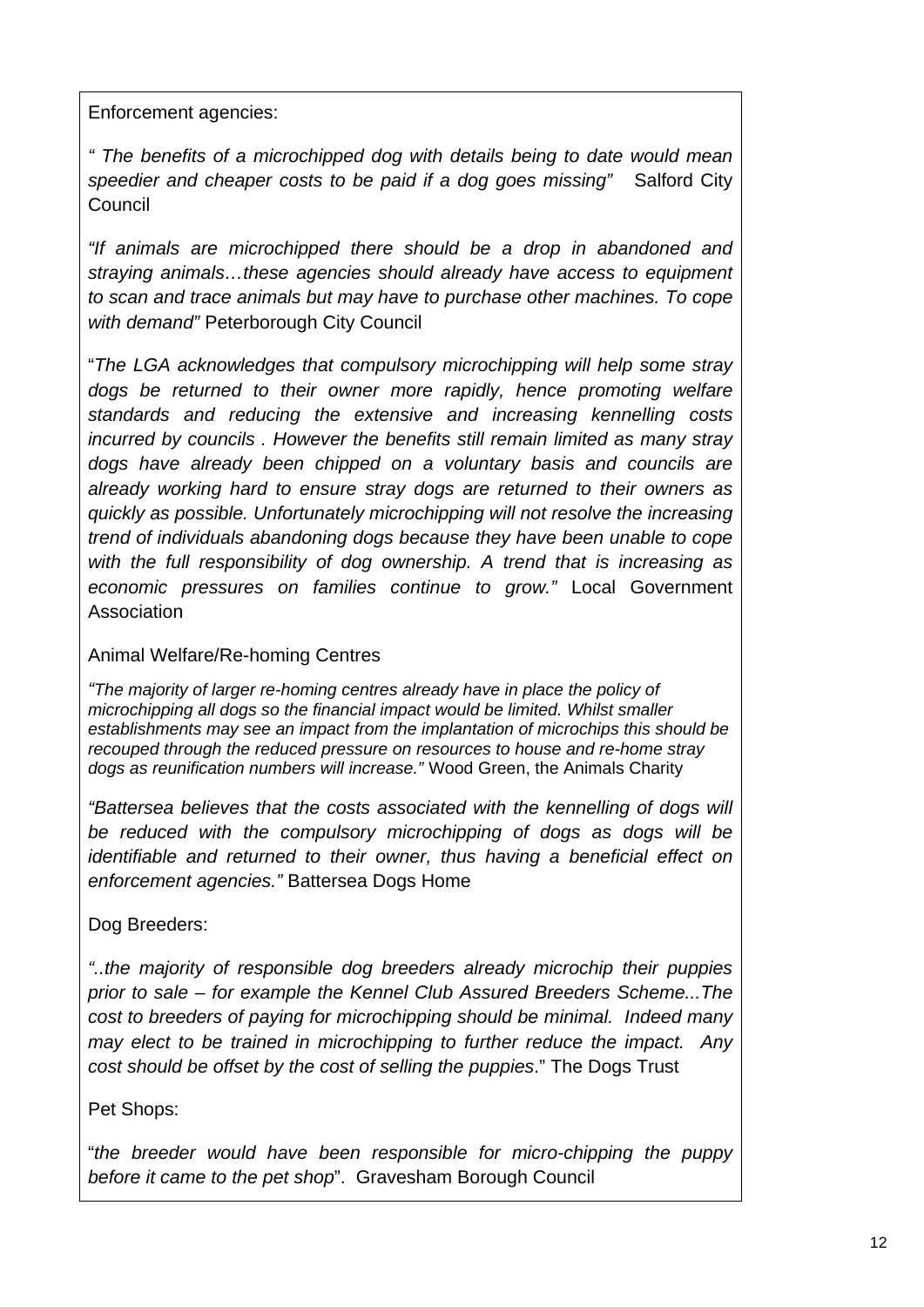Microchipping database companies:

*"…may benefit … as more chips will have to be purchased, supplied and registered and a database maintained. There may also be an increase in the number of people wishing to be trained to implant their chips thus increasing their revenue further".* Lewisham Council "*If there is an increase in demand for chargeable services requiring for instance, additional staffing, we assume that the additional business and income generated will cover the additional costs to the business*." Guide Dogs

*"What needs to be monitored very closely is any price change. The companies producing and selling the Microchips could increase the cost of the chip to increase profits given that it will be compulsory to have a microchip"* Peterborough City Council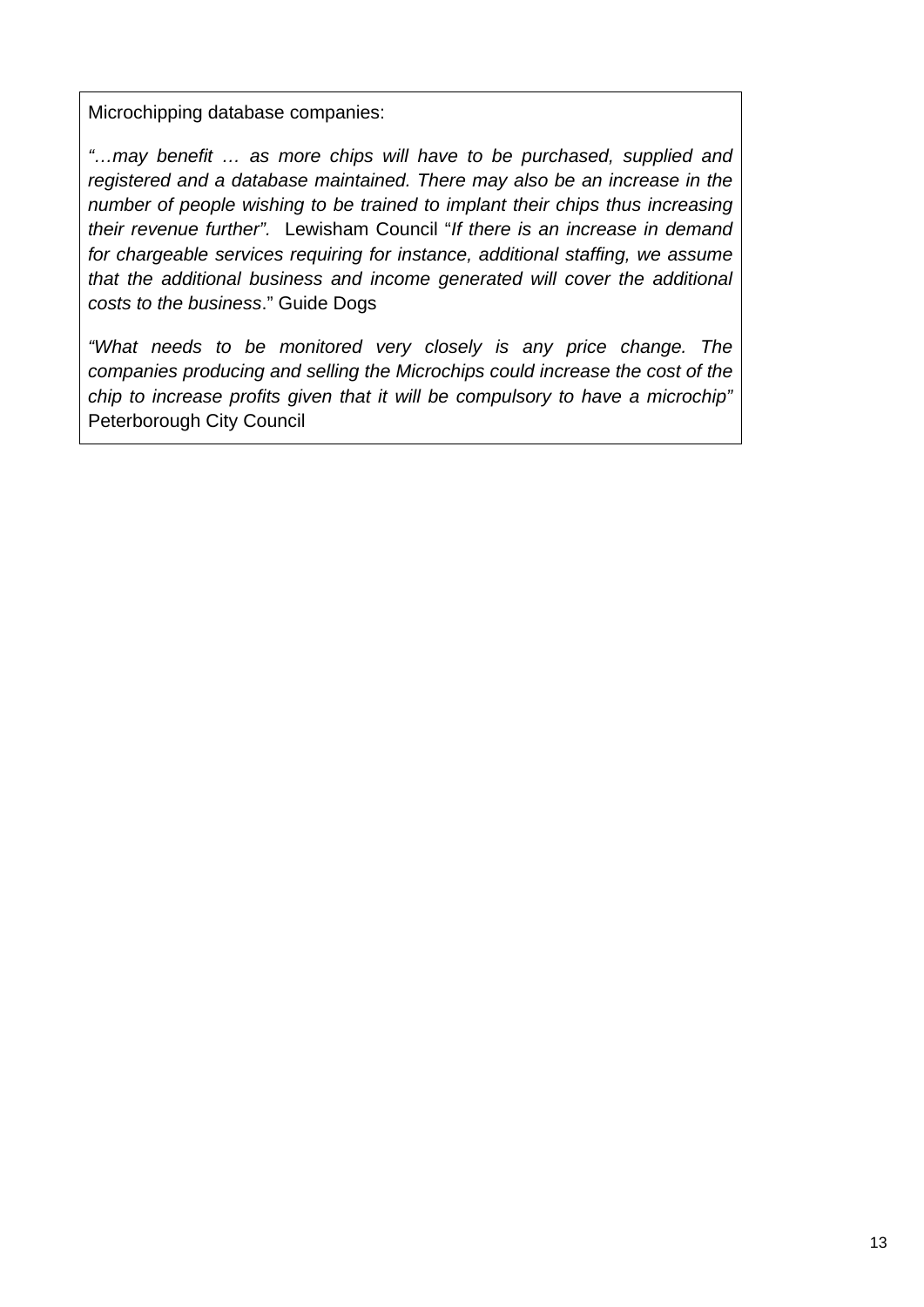### **Q3: Do you think that any regulation introduced on microchipping should set minimum standards for commercial databases e.g. they should be ISO compliant? (17,147 responses).**

**Minimum Standards – 90%** 

**No change - 10%**

Minimum Standards -

- Should comply with ISO standards, Data Protection and all other UK and EU legislation
- To maintain public trust/protect against misuse & profiteering
- To ensure consistency

No change -

- Concern over potential misuse of data
- Do not agree with microchipping

Quotes:

Yes -

*"Any change in the law that necessitates the public to undertake a course of action at their personal expense should be subject of minimum standards. To require the public to undertake the microchipping of their dog at their expense, yet offer them no protection or reassurance in law would be unfair. There would also be a risk of an inconsistent service being provided not only to the public, but to enforcement and welfare agencies also. Using such a body as the International Organisation for Standardisation (ISO) would ensure that any organisation or individual using commercial databases would have the reassurance that the services provided was of a consistently high standard."*  Association of Chief Police Officers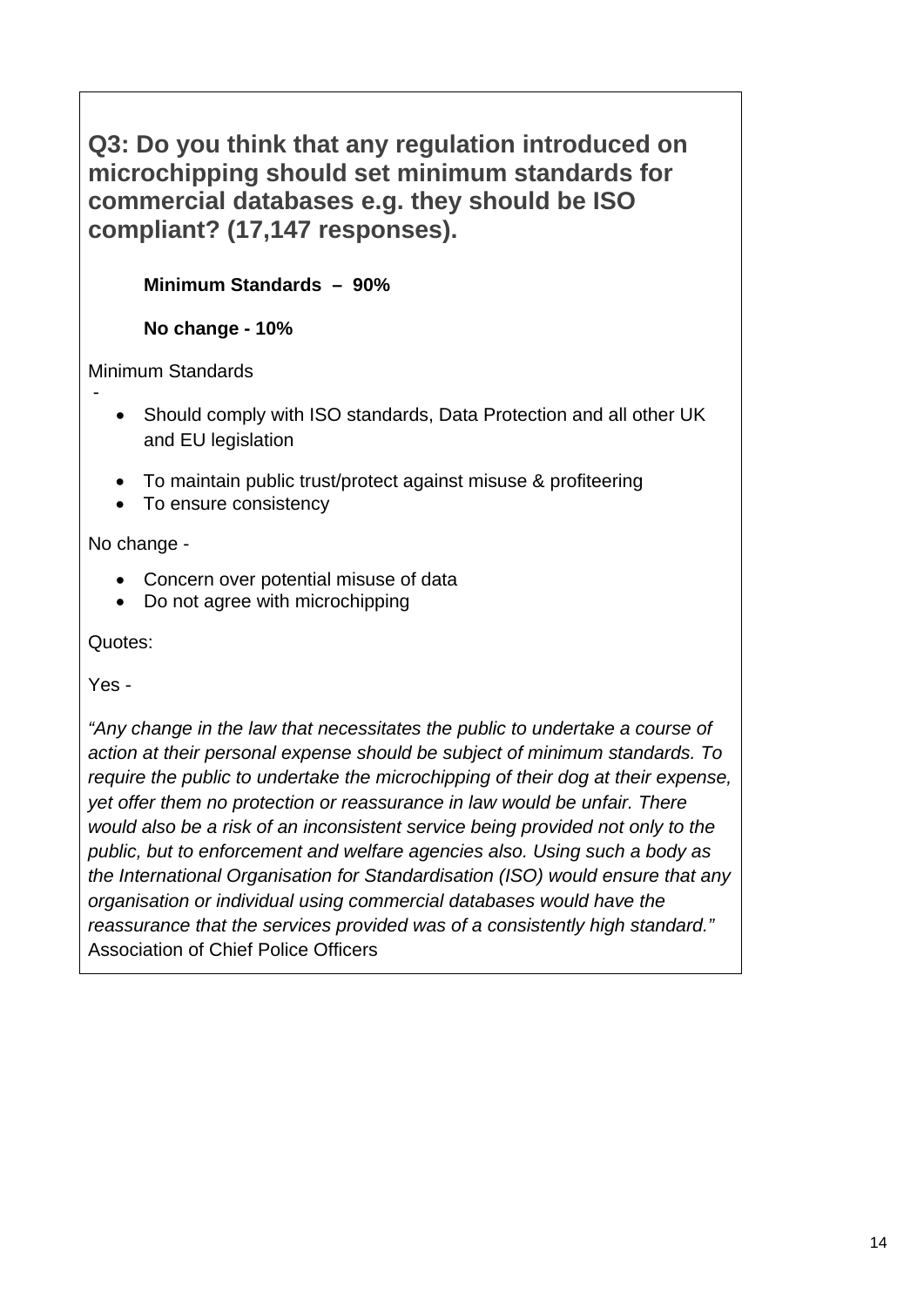## <span id="page-17-0"></span>**Proposal 2: An extension of criminal law (i.e. section 3 of the 1991 Act) to all places, including all private property**

**Q4: Do you think that the offence, under the Dangerous Dogs Act 1991, of allowing a dog to be dangerously out of control should:** 

- **(a) be extended to include all places, including where the dog has a right to be (inside and outside the home)**
- **(b) be extended to include places where the dog has a right to be but not inside the owner's home**
- **(c) remain as now (only applies to public places where the dog has no right to be)**

**(a) 48% (b) 22% (c) 30% 17,798 responses** 

#### **Reasons for -**

**(a)** 

- **Dog owners should be responsible at all times**
- **To protect public workers who have to lawfully enter the private property. Many dog attacks occur inside the home/provides protection for children, family members and postal workers etc**

### **(b)**

• **It is the responsibility of those entering a home to risk assess the situation** 

### **(c)**

- **All dogs need exercise wrong to impose restrictions on private land**
- **May lead to an increase in the reporting of dogs where no offence has actually been committed (i.e. farmers' dogs not on a lead)**

### **Quotes**

### **(a)**

*"dog control legislation should be extended to cover all places to ensure people are provided with a means of legal redress regardless of whether they are on public or private property at the time of the attack. We believe that an owner has a duty to ensure that their dog does not pose a threat to public safety in all places not just public places and we support option a."* RSPCA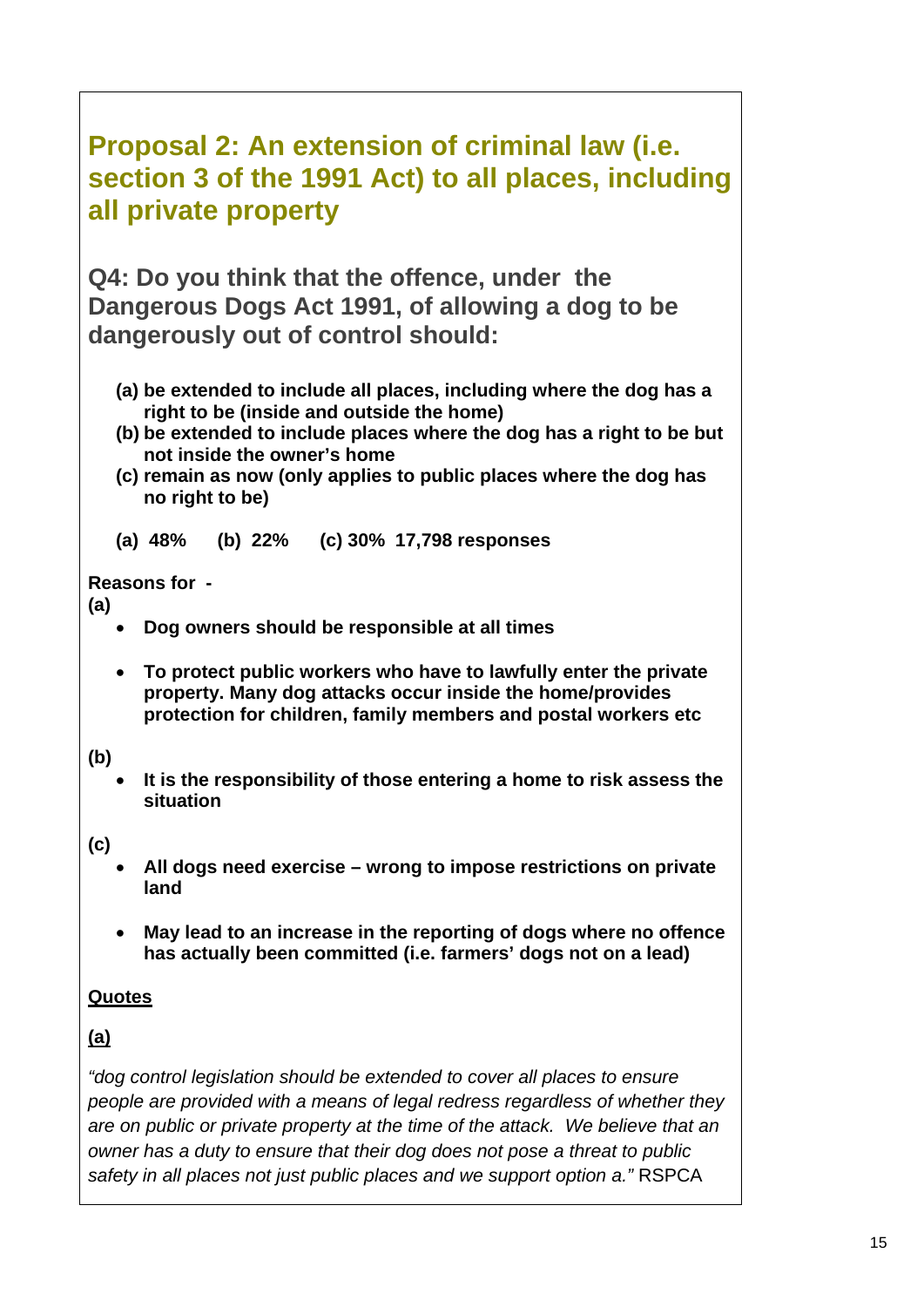*"..there would be operational benefits if the provisions of the Act were extended to any place where a dog has a right to be. The public and families affected by tragedy expect the Police to be able to take effective action. There are horrific and all too frequent examples of where the Police have limited or no means to take appropriate action. Victims and their families must have the ability to hold to account those responsible for attacks causing injury. Often where there are extremely serious attacks on private property (10 in the past 7 years) the owners of the dogs are effectively immune from criminal prosecution." Association of Chief Police Officers*

*"At the moment there are no legislative powers to deal with any incident concerning a dog when it occurs within the home environment. A number of serious and deadly incidents have occurred and legislation is required that will establish the owner of the dog liable for the safety of the occupants within private property, the exception being persons injured without permission to be on premises (i.e. Burglars)."* Humberside Police. The Communication Workers Union (CWU), who represent post workers, supported an extension of the law and 189 individual CWU members or their supporters wrote to support this proposal. The CWU campaign was also supported by the Trades Union Congress (TUC) and a number of TUC affiliated unions including the larger of the unions representing NHS staff.

"*70% of [dog] attacks on Postal Workers take place on private property where owners are immune from prosecution."* CWU

The Royal Mail Group also support the CWU campaign: "*Dog attacks are a significant hazard faced by our employees in the course of their daily deliveries; we record between 3,000 to 4,000 dog attacks on our staff each year....In total over 4,100 working days have been lost as a result of the injuries suffered since April 2011, costing Royal Mail approximately £400,000. This is an ongoing problem, involving substantial financial costs."*

"*The Mayor strongly advocates that the offence of allowing a dog to be dangerously out of control should be extended to include private property and has been campaigning for this for over four years. Current data reveals that the majority of dog assaults and injuries are sustained either in the family home, private gardens or on private land. Extending the current law would provide legal redress and some form of protection for service workers, family members, children, and invited guests from being attacked by dogs on private property."*

#### Mayor of London

### **(b)**

*" It is the responsibility of the person entering the home for example social workers and police, post man, parents (who this legislation aims to afford more protection) to risk assess the situation before entering the home. Requests made to the owners to secure the dog before entering the premises. I do believe however that a fatal injury*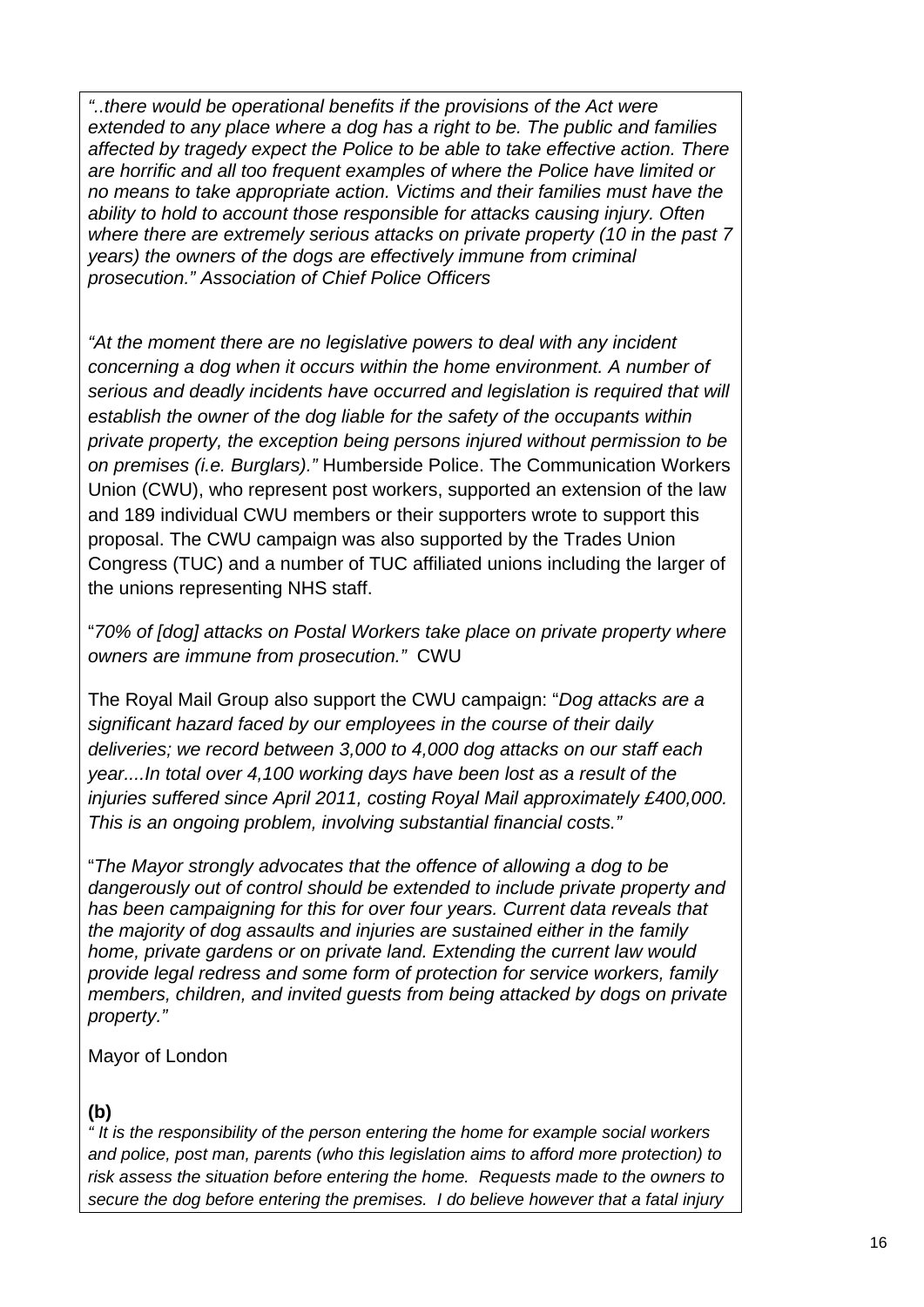*as result of a dog attack does warrant action through the Courts, no matter where the offence takes place."* Peterborough City Council

### **(c)**

**"..***farmhouses, agricultural buildings and farmland would be included under private property. The NFU's concern is that working dogs are generally well behaved and farmers are generally responsible dog owners. Working dogs on a farm are not normally on a lead but this does not mean they are "dangerously out of control". The NFU is concerned that members of the public seeing working dogs not on a lead may be concerned and could report farmers to the police in respect of the dog, when no offence has in fact been committed"*NFU.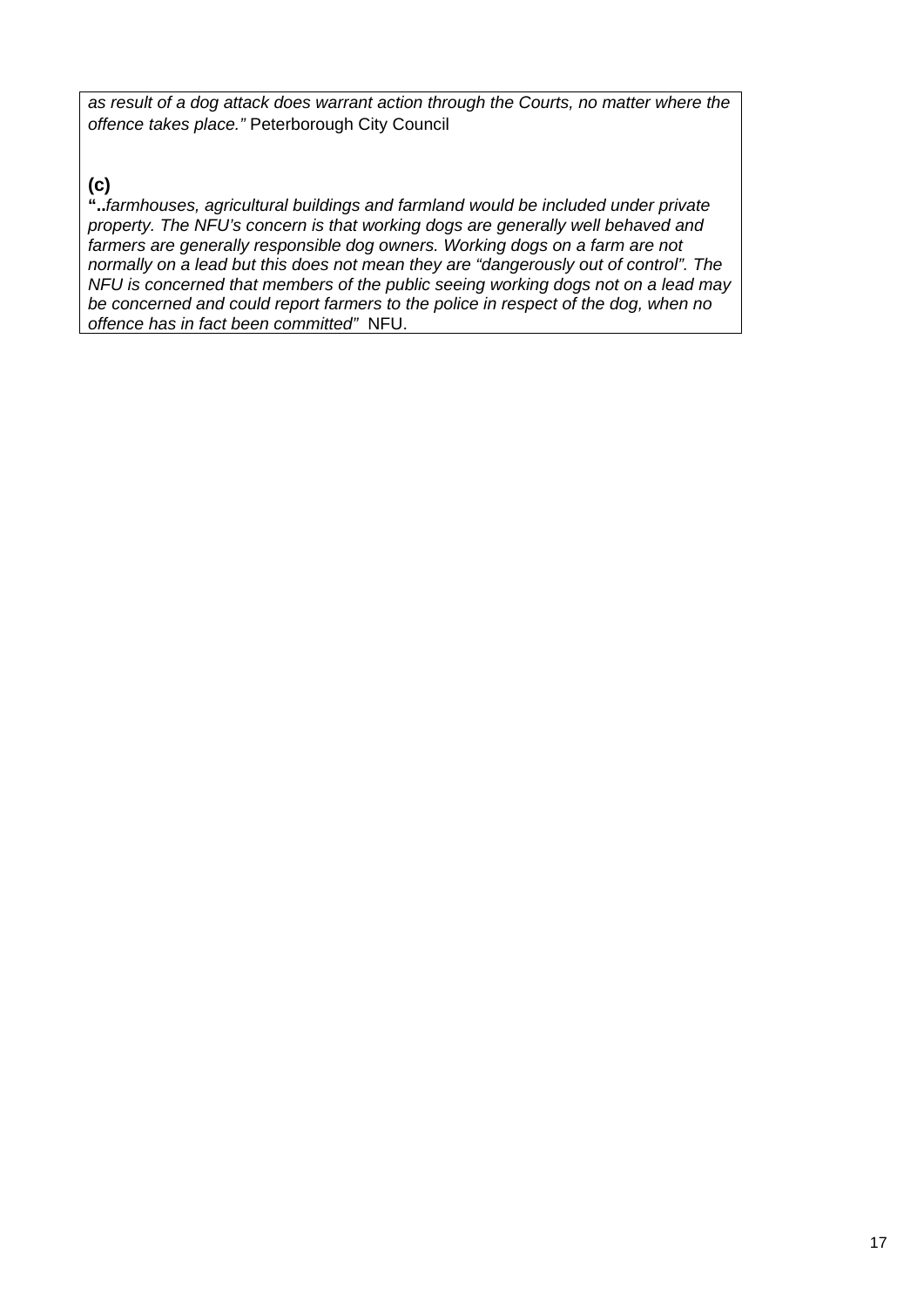**Q5: Do you think that there would be a financial impact upon the police/court service/Crown Prosecution Service in the short or longer term?** 

 **Police 68% Court Service 68% CPS 68% 24,544 responses** 

**Comments –** 

- **Increase in prosecutions will lead to an increased financial impact to police and courts in the short and long term.**
- **Eventually the number of incidents should decrease as owners are encouraged to keep their dogs under control**
- **Will save money over time**

#### **Quotes**

*"…the expectation is that incidents involving irresponsible dog ownership will decrease as owners are encouraged to keep their dogs under control, therefore having a positive financial impact with fewer cases involving police, court service or Crown Prosecution Service."*The Kennel Club

*"There would inevitably be an impact on costs to the Police in the short term in particular consequent on an extension to all places including where the dog has a right to be.... a proportion of this increase may be balanced by a reduction in seizure/retention of dogs due to other proposals within the consultation, and individual police service policies balancing public safety against costs as is necessary in the current financial context....There would inevitably be an increased workload for the Crown Prosecution Service and the Courts, but this is not sufficient reason to decline to address what is a public safety and animal welfare imperative. There are options available that would allow a quicker resolution of cases in the Courts and it is imperative that these issues are addressed." Association of Chief Police Officers*

### **Q6: Do you consider that any special provisions should apply if a dog attacks an intruder?**

**Yes 82% No 18% 17,806 responses** 

**Comments –** 

- **Discretion should apply when a dog attacks an intruder**
- **A dog cannot make an informed decision as it acts on instinct if it feels threatened and therefore could not tell the difference between an intruder and someone else entering the property lawfully such as the police.**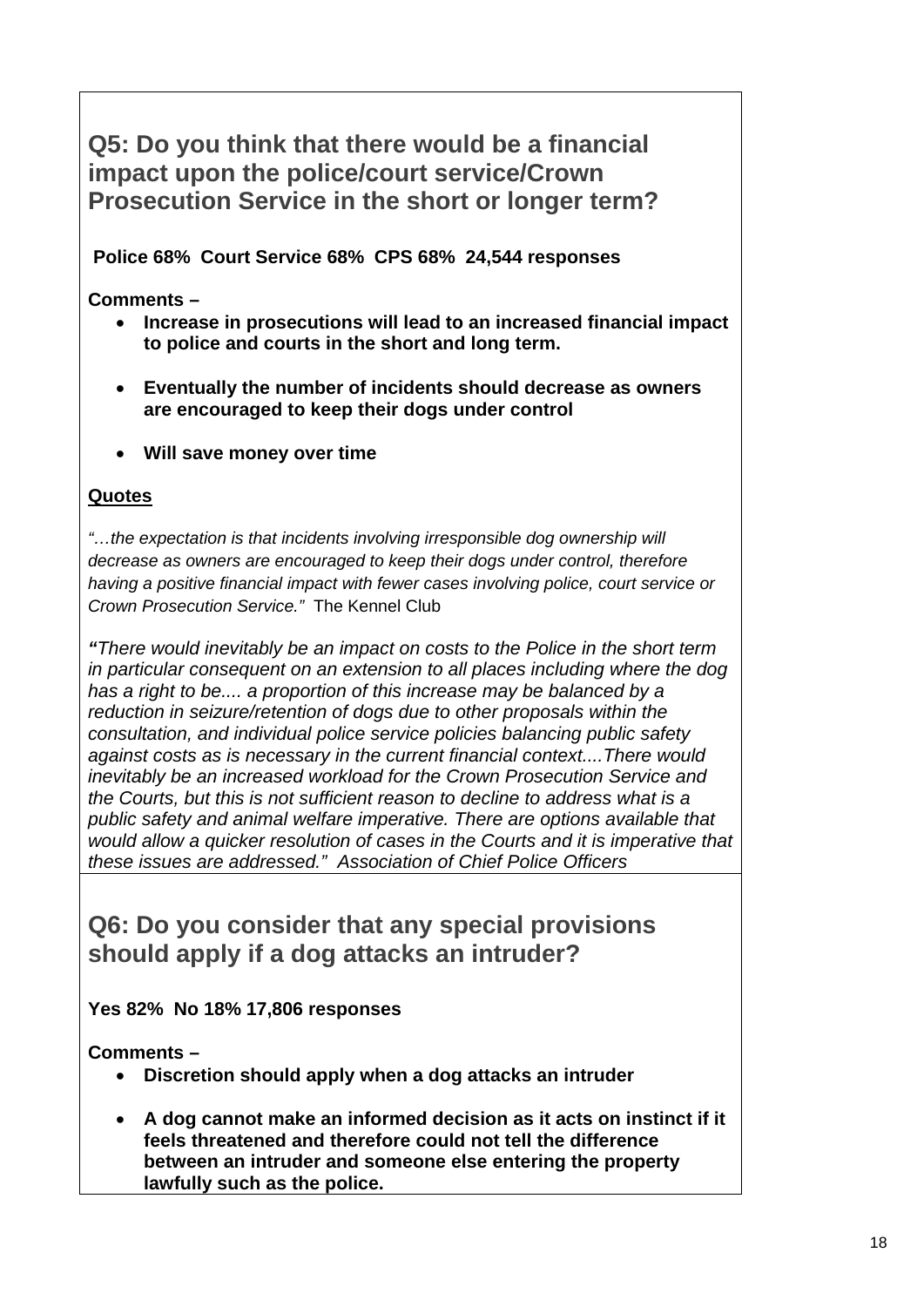- **Circumstances of attack need to be investigated by police before any action is taken.**
- **A person with criminal intent should have no protection in law against injury or other consequence.**

#### **Quotes**

*"...an owner should not be prosecuted if the victim was an intruder or otherwise present unlawfully. If the victim chooses to break the law in this way, they do so at their own risk and should not be granted the same protection as a lawful visitor."* The Dogs Trust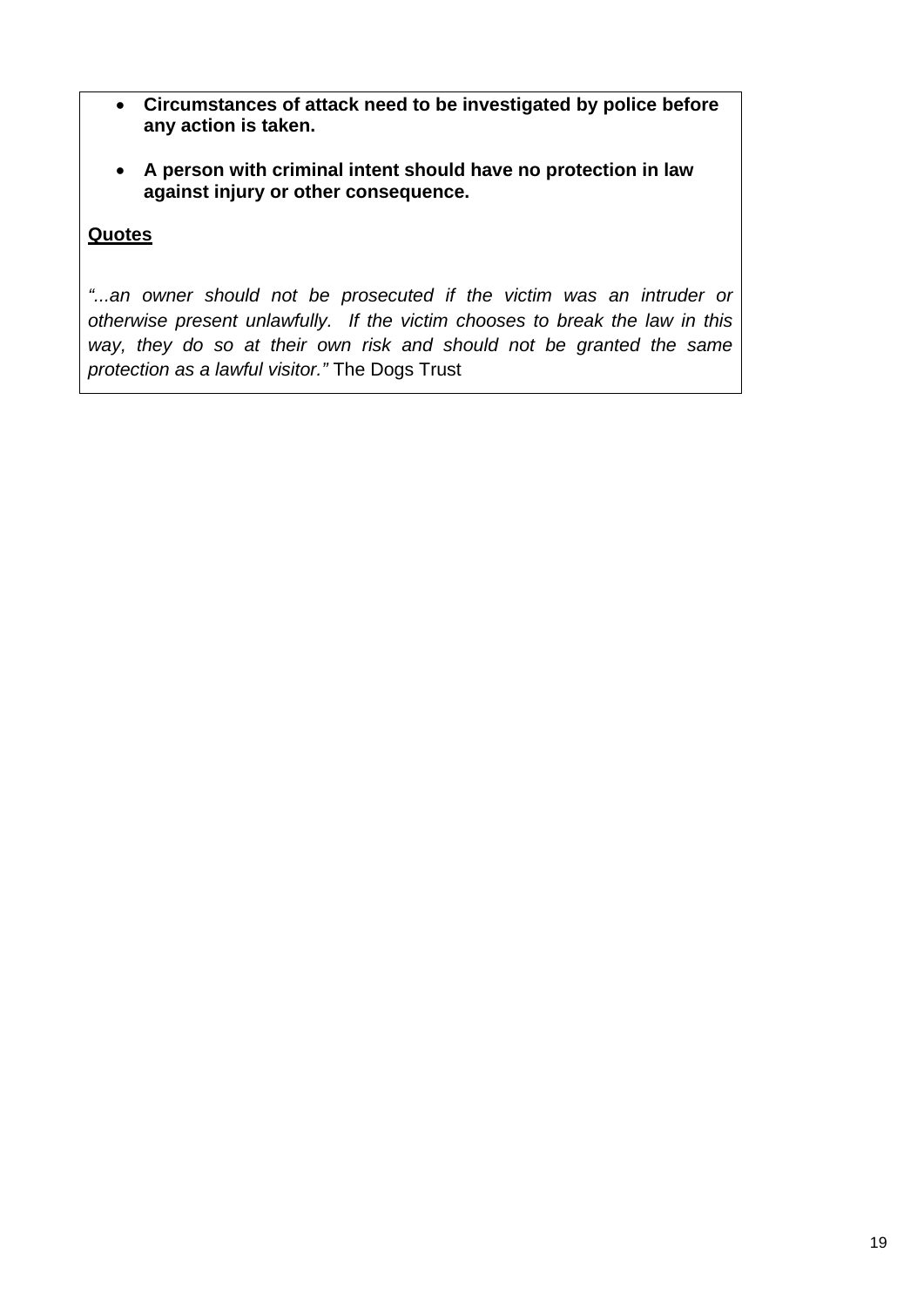**Q7: Is it acceptable to exempt the owner of a dog from prosecution even if it appears that the dog was dangerously out of control when it attacked the intruder? Or should it be left to prosecutors to use their discretion in individual cases to decide whether to bring charges against the owner of a dog who has attacked an intruder?** 

**Yes 68% No 32% 17,724 responses** 

**Yes -** 

- **Not acceptable if habitually out of control**
- **Must be made on a case by case basis. Guard dogs need to be a good deterrent.**
- **Prosecutor would decide on each case**

**No -** 

• **No evidence of need to change the law. Quotes**

**"***Each case will be highly individual and up to the judge's discretion with the help of an independent assessment from a qualified animal behaviourist."*

The Association of Pet Behaviour Counsellors (APBC)

*"A person who enters private property where they have no lawful right to be either by implied licence or by invitation should not be able to prosecute under these circumstances. Account also needs to be taken of the situation where a dog defends itself or its owner against attack whether from a person or another animal. There is no reason, however, why the authorities should not be able to take action if they consider that in all the circumstances the dog has acted in such a way as to suggest that it may pose a threat to public safety. However, this should require some evidence that it has shown dangerous behaviour in ordinary circumstances and not just when confronted by an attacker or intruder. It is also worth noting that the provisions of the Animals Act 1971 may apply."*Countryside Alliance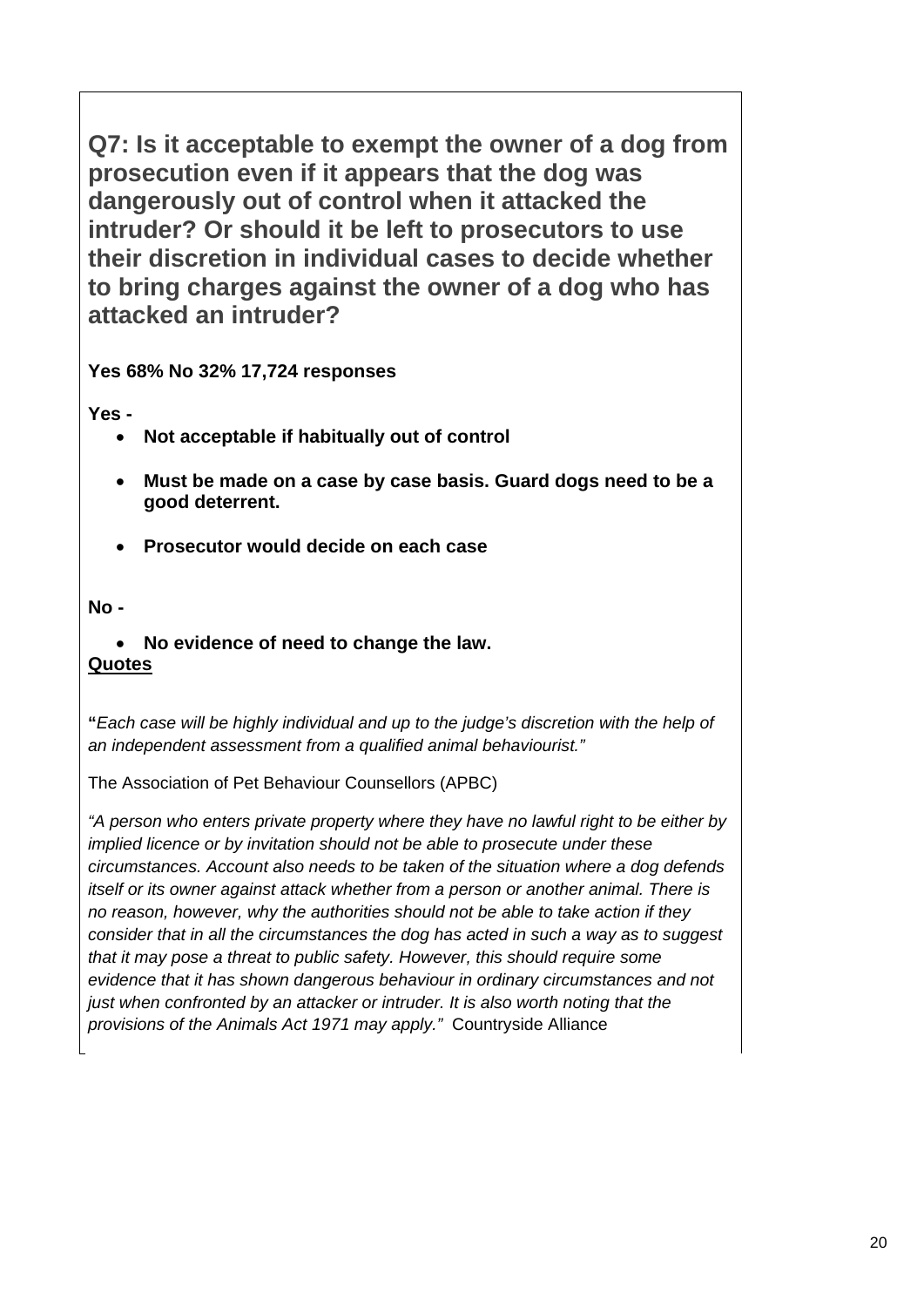## <span id="page-23-0"></span>**Proposal 3: Allow owners of dogs seized as suspected dangerous dogs or prohibited types to retain possession of their dogs until the outcome of court proceedings**

**Q8: Do you agree that there should be no need to seize suspected prohibited dogs considered by the police to be no threat to public safety between when the case goes to court and the owner s issued with a Certificate of Exemption?** 

**Yes – 85% No – 15% 16,067 responses** 

**Yes-** 

- **Dogs not a threat innocent until proven guilty should not be placed in a kennel**
- **Dogs in kennels are placed under more stress animal welfare issues**
- **Should stay with the owner if the police say dog is safe**
- **Cost implications against placing dogs in kennels**

**No –** 

- **Owners could relocate their dog if it was not placed in a kennel**
- **Police do not have the expertise to make decisions for kennelling**

**If the dog is dangerous it should be placed in a kennel** 

#### **Quotes**

**Yes –** 

**"***The welfare of the dog would be improved if it could be kept with the owner for as long as possible. This would of course only be permissible if the owner could be classed by the police as 'responsible' and if it was considered that the dog posed no threat to the general*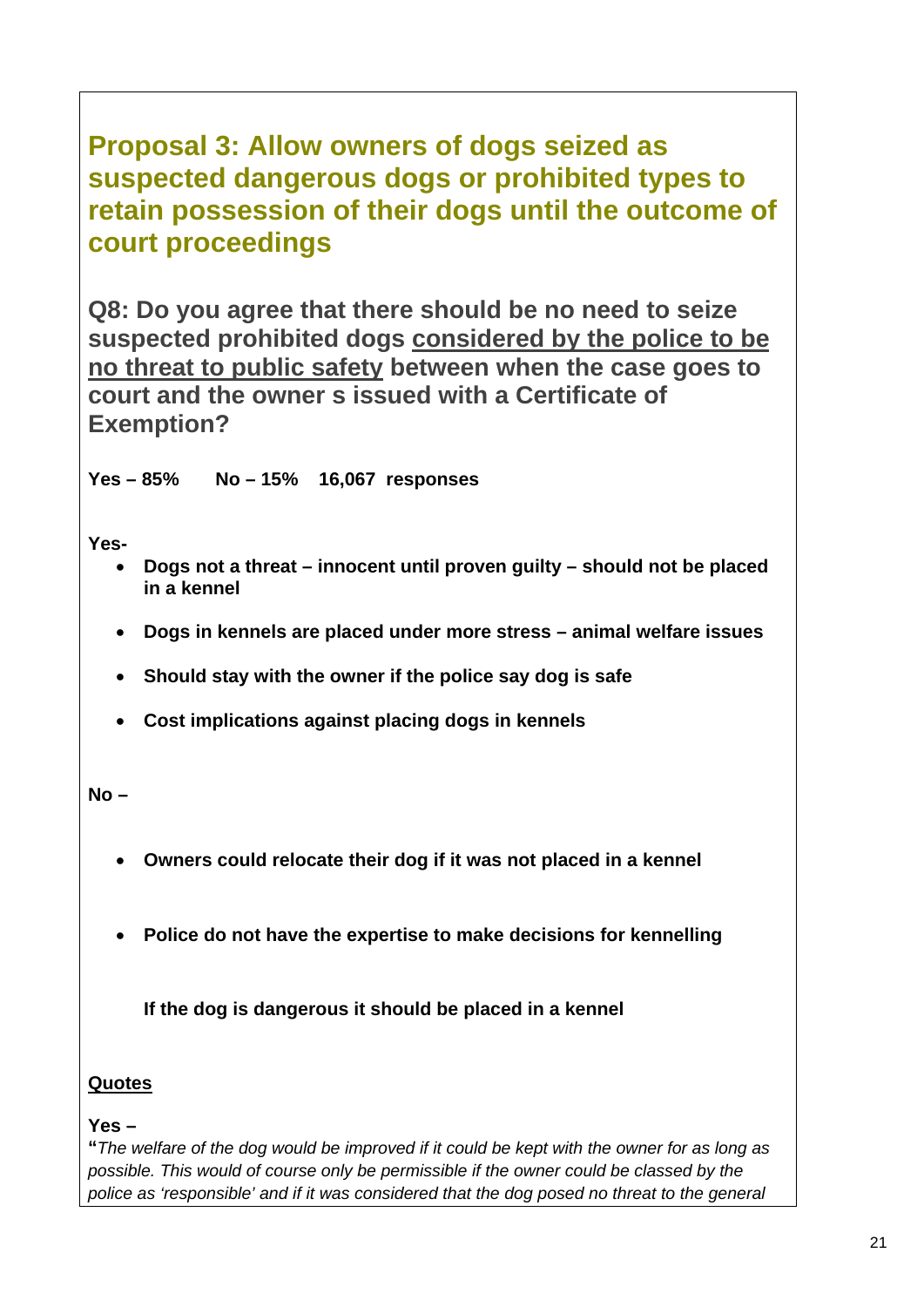#### *public.*

*In order to adopt a more common sense approach the police would require more discretion. It is harmful to dog welfare and expensive for the public purse when such dogs, if they pose no risk, are seized and kennelled whilst waiting for a court decision to be made.* 

*The un-necessary' seizing of a loved family pet will also cause distress to family members and a feeling of resentment towards the enforcer when on a number of occasions this is not regarded as an action that is deemed to be necessary***."** Greater Merseyside Dog Welfare Forum

*"ACPO supports this proposal, however, many Forces may use it cautiously as there will be risks in leaving a dog with its owners. It will be for individual Chief Officers to determine the balance in their Forces and for operational officers to make assessments in good faith. This is an issue of risk assessment and some Forces will probably not change their current practices*.... Considering that all dogs are in the possession of the Police from the time of their initial identification as potentially being of Pit Bull Type, any potential saving as a result of a "leave at home" policy would be increased. This would be due to the fact that it may take anything from 1 to 3 weeks for a Section 4B to be listed at court, a period of time not considered within the consultation document.

Many prohibited dogs are sociable, well cared for animals, owned by responsible individuals. These dogs are often rightfully returned to their owners once placed onto the Index of Exempted Dogs, and go on to live out their lives adhering to the conditions of the IED without further incident. To retain these dogs within kennels pending the decision being made at court to place the dog onto the IED is an unnecessary expenditure." Association of Chief Police Officers

*"This year to date, kennelling seized dogs has cost the Metropolitan Police Service £1.9m in London alone. Dogs have been known to be kennelled for over two years, and there is anecdotal evidence that lengthy periods of kennelling can have a negative impact on the welfare and behaviour of dogs that are not use to such environments away from their owners and domestic home setting. Implementation of the above proposal will ease costs to the police service. It will permit the police to impose certain conditions e.g. muzzling and keeping a prohibited dog on a lead when in public before a trial, instead of seizing and retaining the dog in kennels. Allowing the dog to be exempted from seizure in these circumstances will strike the right balance between protecting the public from prohibited dogs and ensuring that safe and properly looked after dogs are not unnecessarily removed from their homes.*" Mayor of London

#### **No –**

**"***How can a dog be risk assessed properly without it being first in a controlled environment?* 

*Such animals will be evidence and ownership is prohibited under the DDA – this will send out the wrong signals.* 

*The issue is to speed up the court process so cases can be dealt with as quickly as possible."* London Borough of Newham Council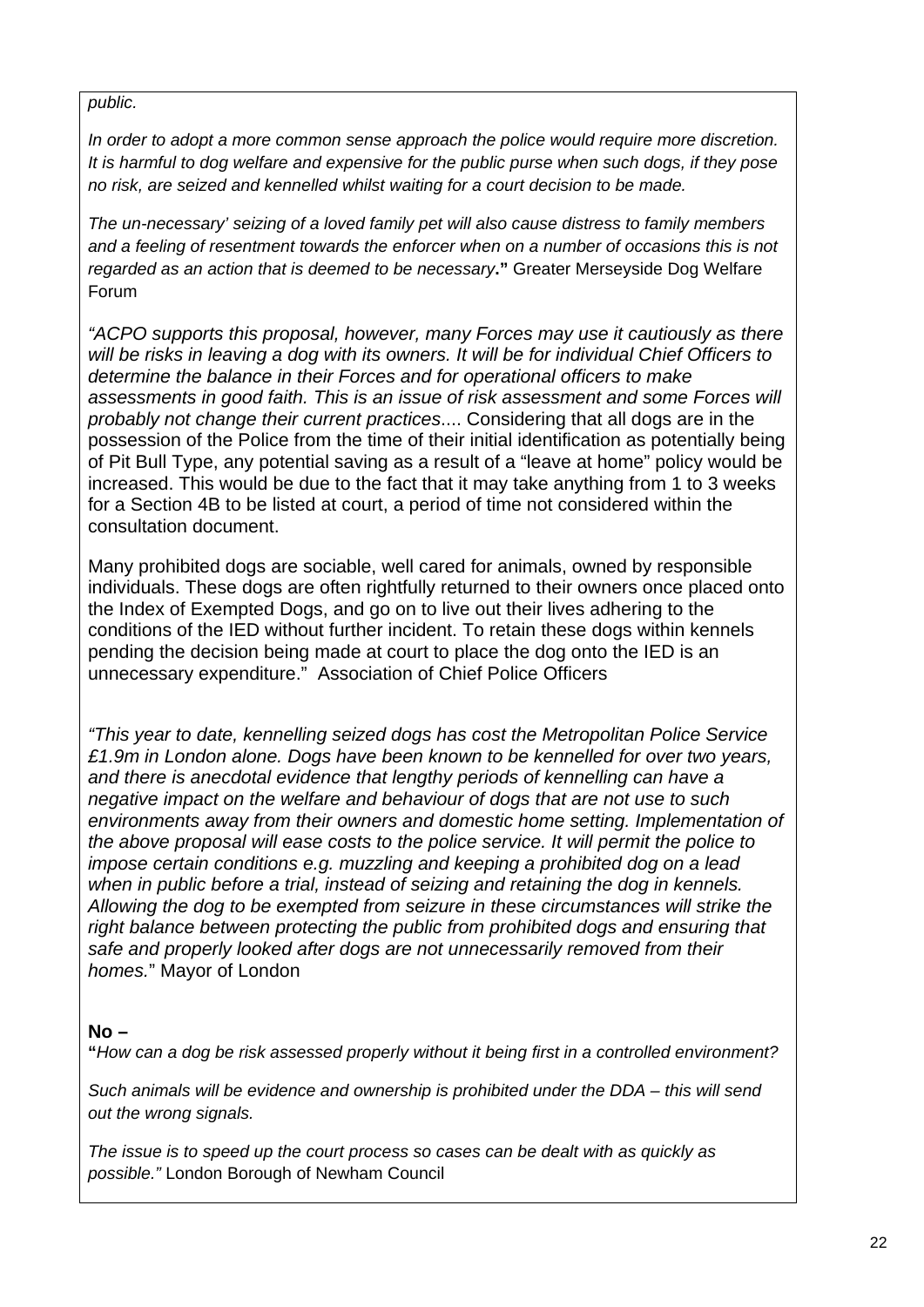### **Q9: Do you agree that unnecessarily kennelling dogs could lead to those dogs becoming maladjusted and developing behavioural problems?**

Yes – 90% No – 10% 16,137 responses

Yes –

- Stressful environment for the dog
- Lack of socialisation
- Separation from owner
- Lack of care/habits/routine
- Pick up bad habits

 $No -$ 

- Dog is already maladjusted before going into the kennel
- Depends on kennel standards/ length of time in kennel

**Quotes** 

Yes –

"Any breed of dog will experience a great deal of distress when subjected to the *kennel environment. This is due to a variety of reasons, including being isolated from people or other animal companions, lack of exercise and mental stimulation, and lack of opportunities to carry out normal and essential behaviour patterns. Kennels can be noisy, barren, unpredictable and a frightening environment for dogs to be in.* 

*The main welfare concern for a social species like the dog is the fact that he or she*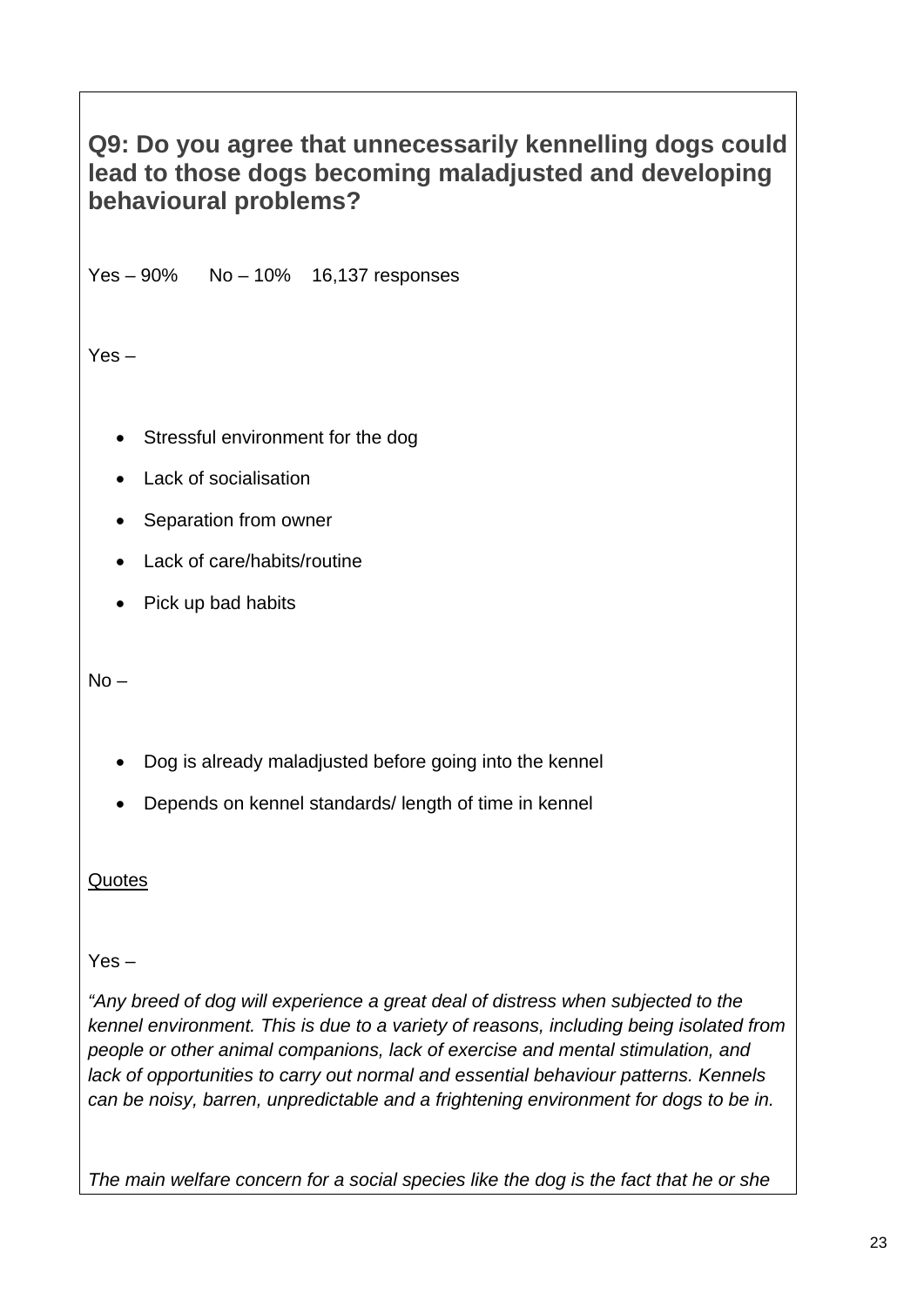*has been removed from the family group. Being part of a social group is essential for any dog to function normally and along with the inability to carry out other natural behaviour his or her quality of life will be extremely poor, compromising welfare considerably."* Blue Cross for Pets

*"Kennelling is stressful for most dogs and particularly high energy ones like many of these for the following reasons:* 

- *Many do miss their owners and old routine and go through a process similar to grieving*
- *The amount of exercise in any private boarding kennels is usually quite limited so dogs find other outlets for their pent up energy*
- *The boredom of kennel life can lead to the development of stereotypic behaviours*
- *Kennelling can, over time, escalate behaviours that were minor such as dog aggression and guarding behaviour as the dog gets a chance to 'practice' these each day*
- *It can take time for the dog to adjust to normal life again and often they take their learned behaviours from the kennel with them" National Animal Welfare Trust*

 $No -$ 

*"Many working dogs (probably the majority) are housed in kennels throughout their natural life and without any such problems occurring. Similarly there are many pet dogs living indoors which are far less fortunate. In our view a far more significant contributing factor is the type and level of attention a dog receives, rather than where they are housed. We are mindful of the example of the stray dog which starved to death whilst in police care and died due to a lack of even the most basic of attention. There are already laws in place which dealt with this most adequately; they just need to be adhered to properly."* National Working Terrier Association (NWTA)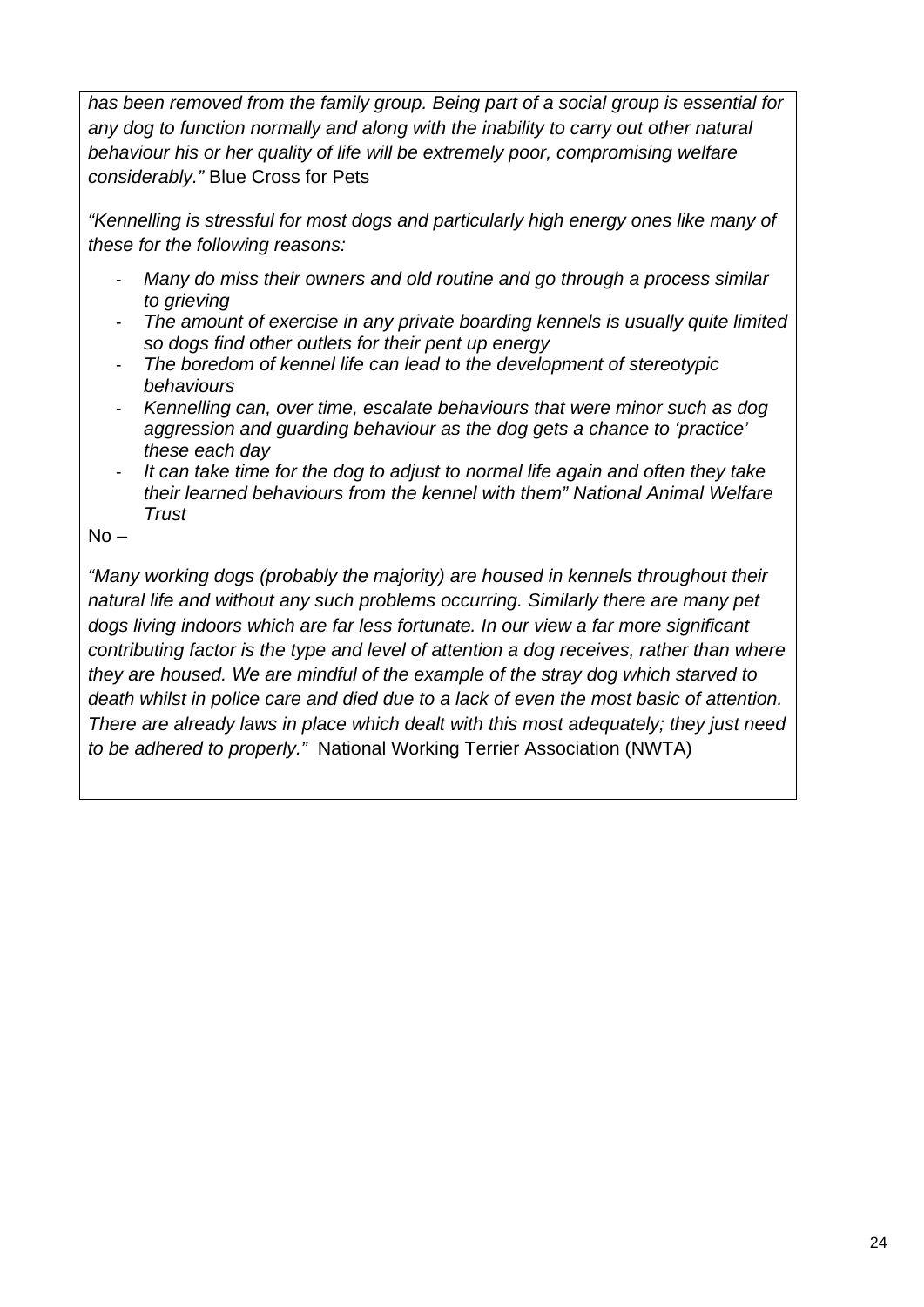**Q10: Do you think that owners should be able to apply directly to the Courts to have their dogs placed on the Index of Exempted Dogs?** 

**Yes – 79% No – 21% 15,416 responses** 

**Yes –** 

- **Would enable owners to take responsibility rather than to await prosecution.**
- **Common standards of assessment needed**
- **Would save police time**

**No –** 

- **Should remain sole responsibility of the police**
- **It is likely that fewer owners will apply to have their dogs on the index without the police being involved**

### **Quotes**

### **Yes –**

*"We support an opening up of the Index of Exempted Dogs (IED) to owner-led applications. This would enable owners of prohibited or potentially prohibited breeds to take responsibility for their dogs rather than await prosecution. Standards for assessment of breed/type and behaviour should be set nationally to ensure consistency and assessment should be carried out by practitioners with a suitable level of qualification and experience."*The British Veterinary Association (BVA), the British Small Animal Veterinary Association (BSAVA) and the Society for Practising Veterinary Surgeons (SPVS)

**No –** 

*"..it is essential that the police stay involved and that owners are not able to apply directly to Courts. Agreeing completely that it is likely that fewer owners will apply to have their dogs on the index without the police being involved."* National Farmers Union (NFU)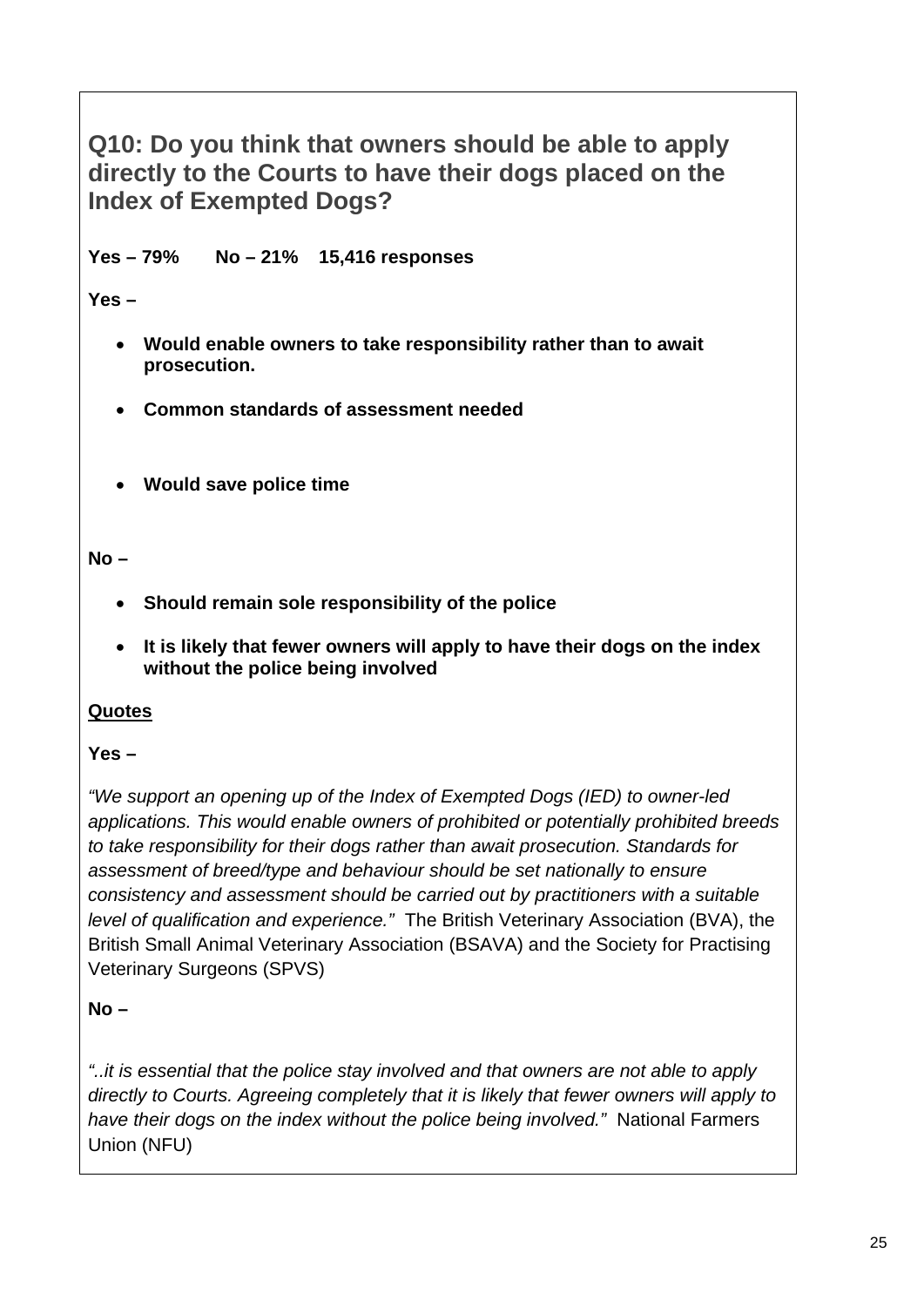### **Q11: Do you think that the Courts or police are better placed to deal with Contingent Destruction Orders?**

**Courts – 33% Police – 67% 14,622 responses** 

**Courts –** 

- **Wrong to require police to be investigator, judge and jury**
- **Necessary to retain confidence in police impartiality**

#### **Police –**

- **Courts have never disagreed with police recommendation**
- **Cost saving**

#### **Quotes**

#### **Courts –**

*"The RSPCA believes that the Courts are best placed to require Contingent Destruction Orders as it is their role to examine the evidence presented to them, consider the community impacts and pass a judgment accordingly. From a rule of law perspective it would be wrong to require the police to be investigator, judge and jury on this. This would confuse their skill and role and remove important judicial oversight to a process that is already quite controversial."* RSPCA

### **Police –**

*"The Kennel Club would support the approval of Index applications, issuing of CDOs and power to extend the 2 month CDO deadline upon valid owner application to be carried out by the Police as opposed to the Courts.* 

*Whilst the consultation outlined a possible risk of individuals evading or not complying with CDO requirements in the mandatory timeframe if the powers were moved solely to the police, the Kennel Club does not believe this is any more likely than under the current process with court involvement. The Kennel Club would stress that it would not support the removal of involvement by the Courts in cases where an application is being made for the dog to be destroyed. The Kennel Club feels that in such cases a Court involvement is an essential part of the democratic process."* The Kennel Club

### **Q12: (For the police only) How many private kennels are**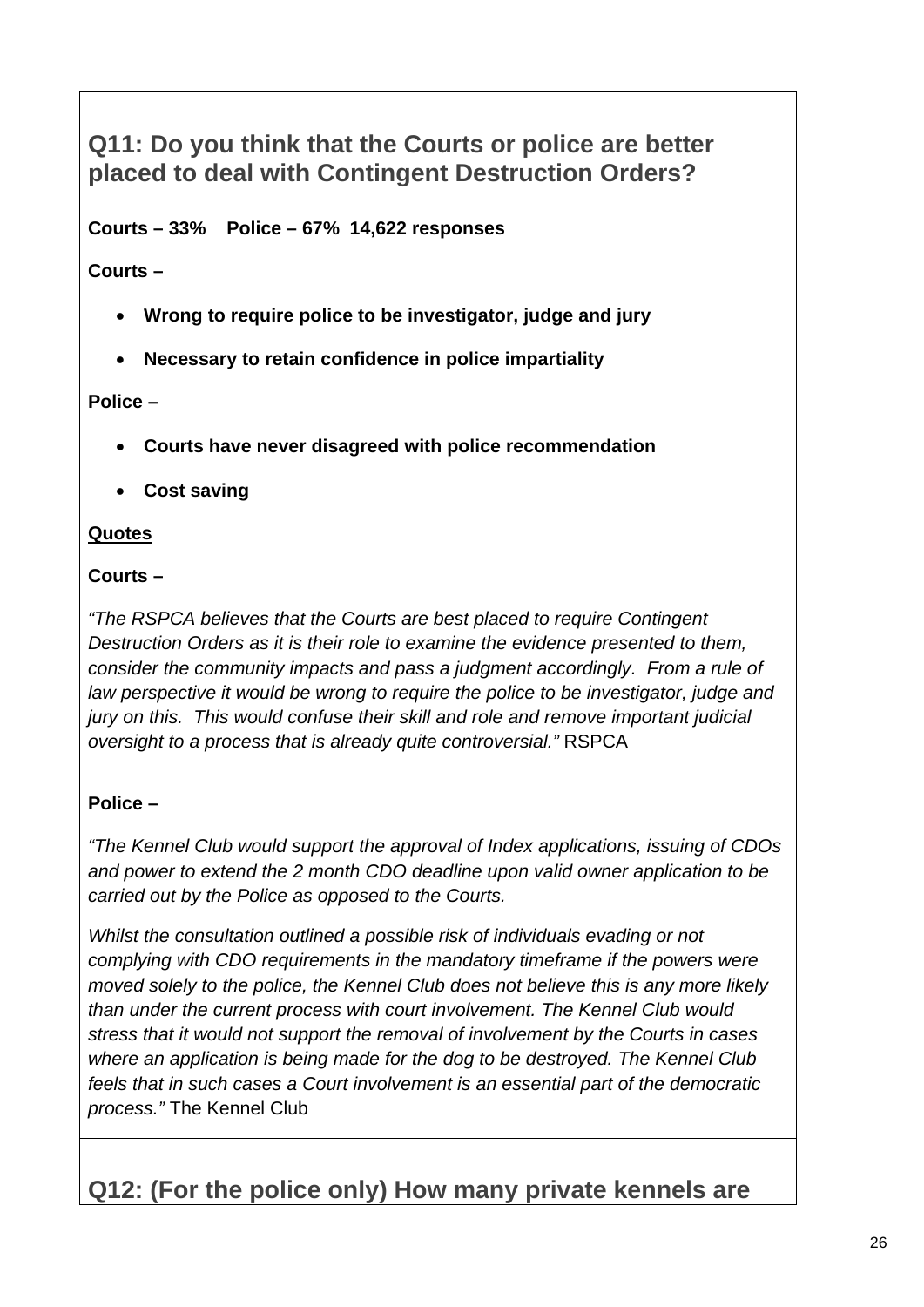**used to house banned types of dogs awaiting issue of Contingent Destruction Orders** 

**Comments –** 

• **Relatively small numbers** 

**Q13: (For Kennel Operators) What do you see as the likely impact on businesses if these dogs no longer need to be kennelled? Why?** 

**No comments received by anyone identifying themselves as kennel operators. Of the general comments received, all bar two from survey monkey (2,879 responses):** 

- 20% Would lose Money
- 7% Loss of income would be minimal
- 11% Not lose money (Kennels are busy anyway)
- 9% Kennels would choose/have more time to develop other areas i.e. taking care of rescue dogs
- 10% Welfare of animals is more important
- 3% Kennels should not rely on dangerous dogs for business
- 12% Other (including comments on kennelling in general)
- 28% N/A or don't know

Quotes:

*"Battersea expects those kennelling facilities, which help kennel Section 1 dogs at present during court cases, to have an impact on their business if dogs are permitted to remain with the owner."* Battersea Dogs and Cats Home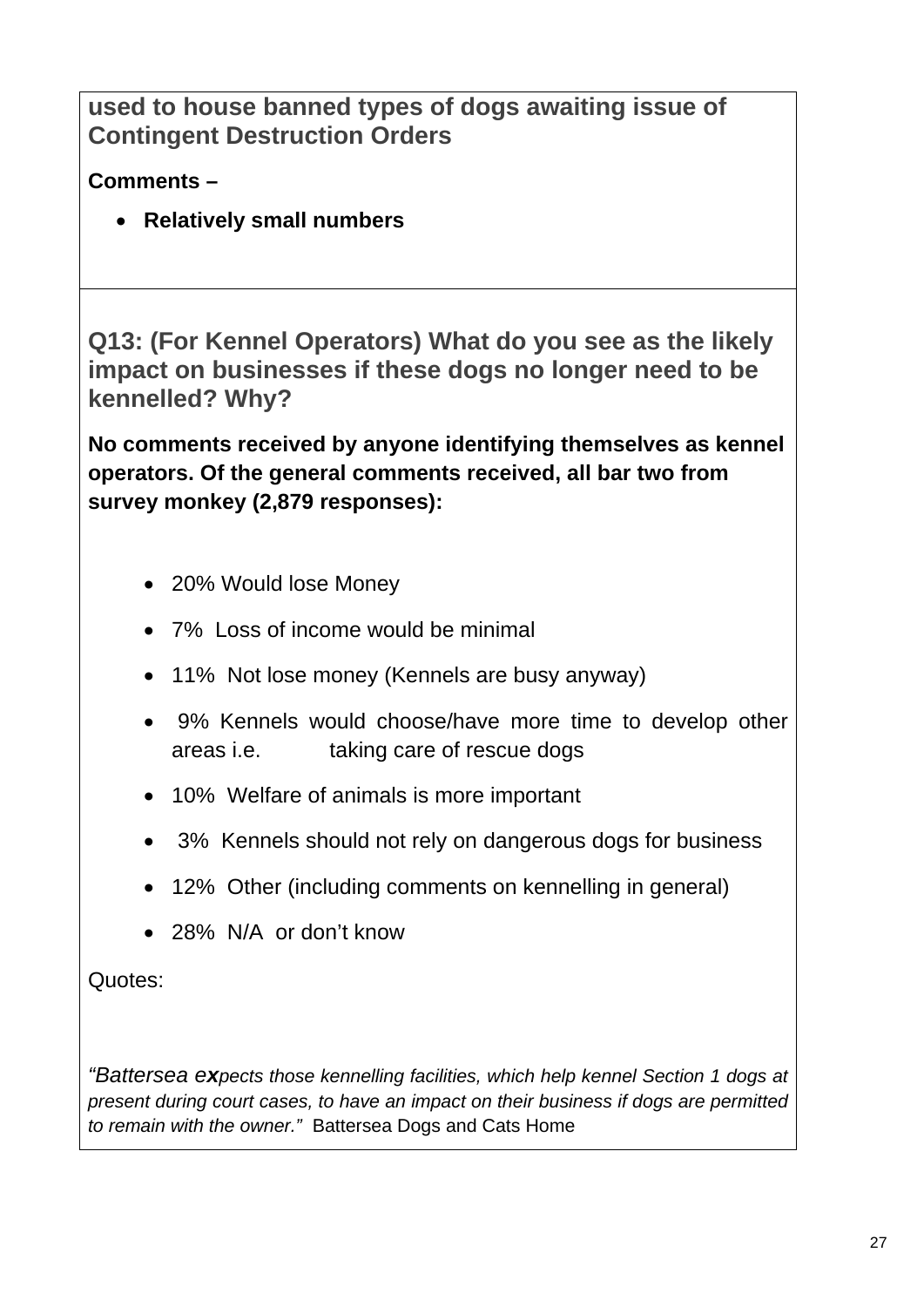## <span id="page-30-0"></span>**Proposal 4: Increasing the application fee for dogs to be placed on the Index of Exempted Dogs**

**Q14: Do you agree that in the circumstances described the application fee be increased to £77 plus VAT?** 

**Yes – 53% No – 47% 14,818 responses** 

**Yes –** 

- **Weed out irresponsible owners**
- **Cover costs**
- **Discourage people keeping these dogs**

**No –** 

- **People on low income may not be able to pay**
- **Too many costs already e.g. microchipping**
- **Lead to more abandoned dogs**
- **Too cheap does not cover costs**

**Quotes –**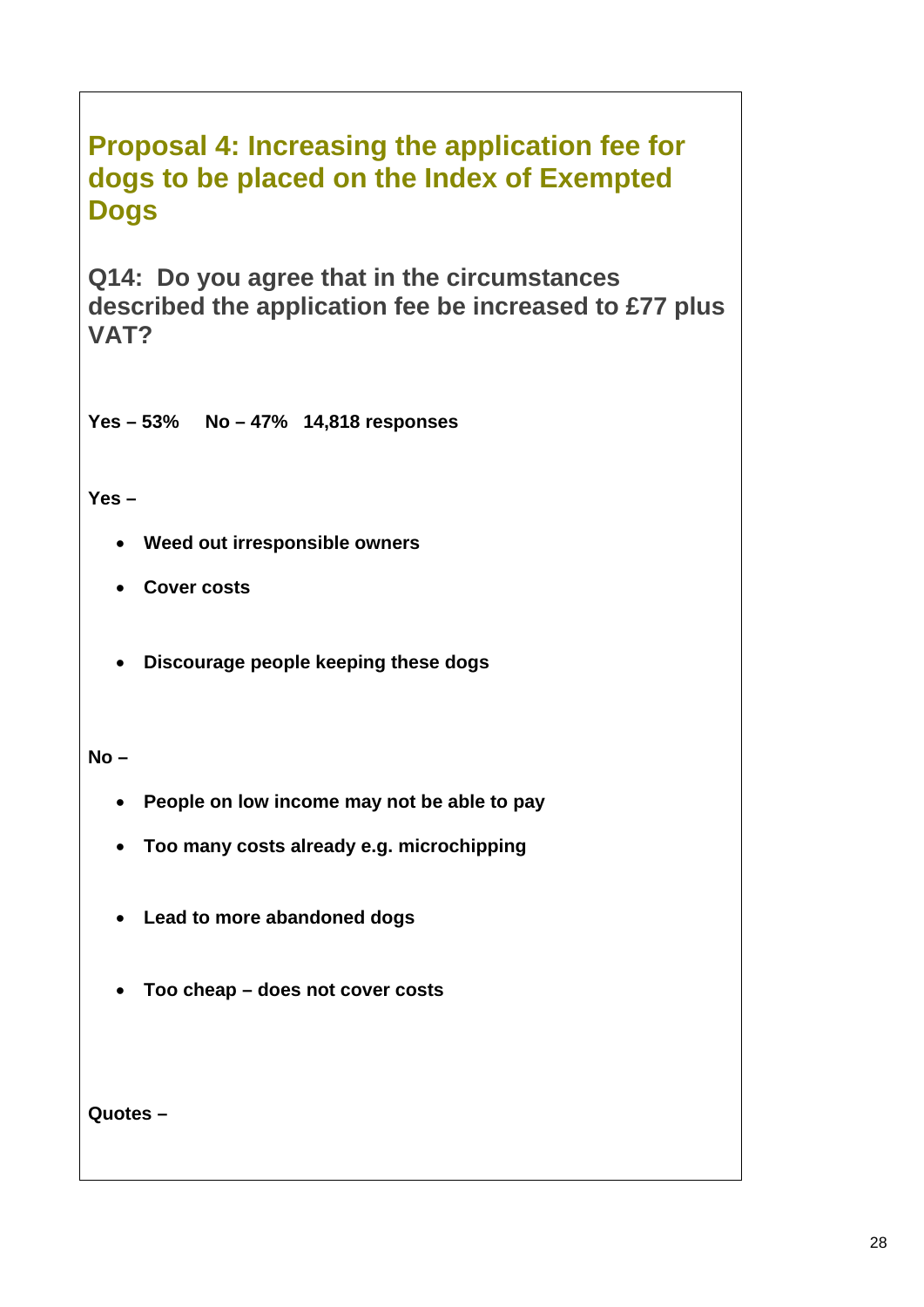**Yes –** 

*"Based on the knowledge we have in Lewisham, by increasing to £77 plus VAT more people may choose to have their dogs destroyed as they do not have the financial means to get their dog back. Further, increasing the fee may also deter people coming forward voluntarily to register their dogs. Having said that, if changes to legislation are going to take place, these need to be funded and if people have chosen, knowingly or unknowingly, to have a prohibited breed then they should be prepared to pay it. It may well be that measures have to be put in place for those people who genuinely can't afford to pay e.g. phased payments."* Lewisham Council

*"Given that the amount of money available to support of animal welfare initiatives is limited, we feel that any move to reduce the financial burden on the Government is desirable. Indeed a fee that allows full cost recovery would be preferable, in that it would make more money available to spend on other areas of animal welfare concern."* Universities Federation for Animal Welfare (UFAW)

**No -** 

*We understand the need to increase the fee but if the object of the changes is to encourage more compliance with the law then a 385% increase in the fee is more likely to reduce compliance than increase it. It would also act as a major disincentive if individuals were able to apply directly to the courts rather than wait to be picked up by the authorities.* Countryside Alliance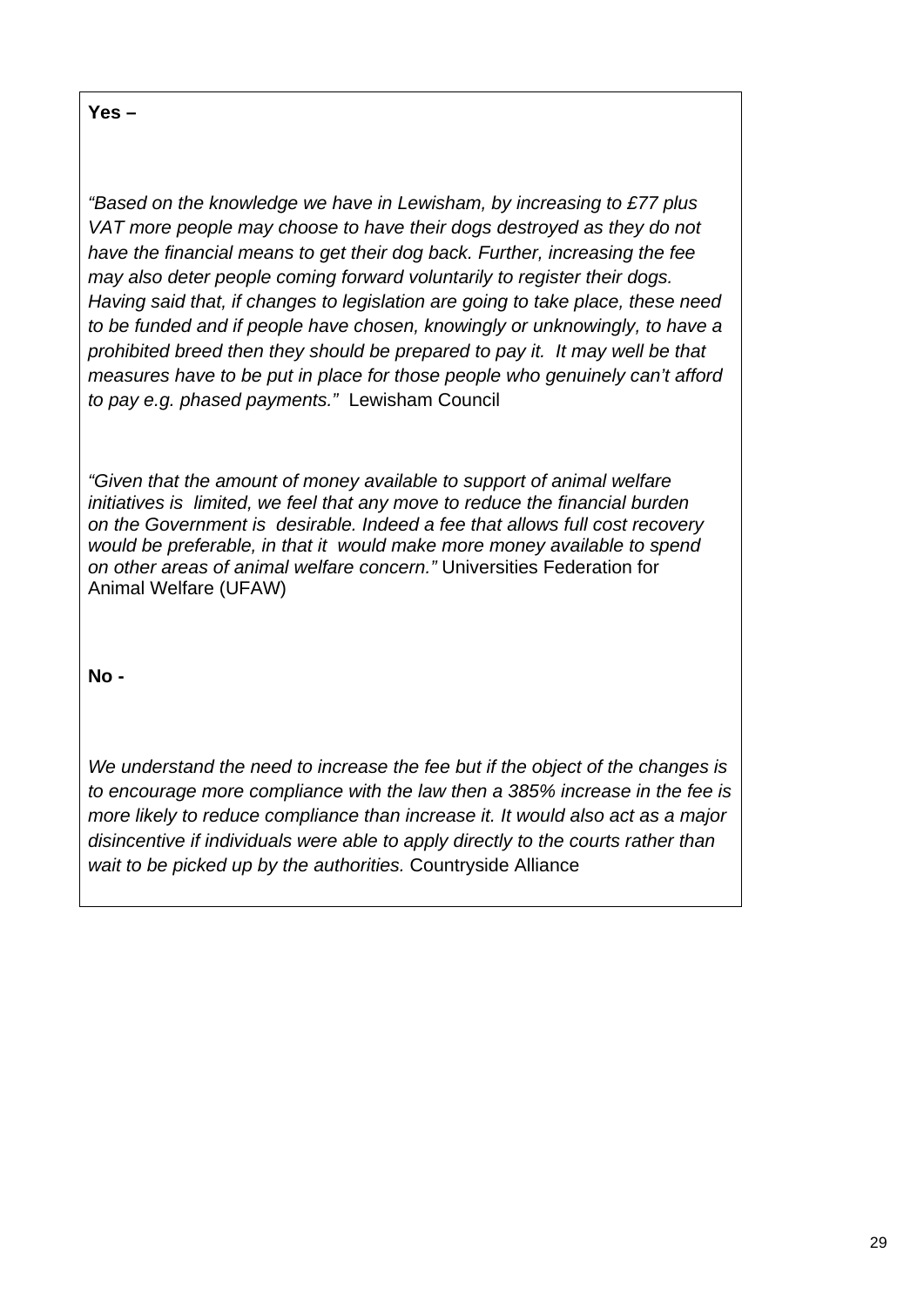### <span id="page-32-0"></span>**Q15: Do you think reviewing the fee after 3 years is reasonable?**

**Yes – 87% No – 13%** 

**Quotes –** 

**Yes –** 

*"The group believes that the fee for administering the Index of Exempted Dogs should realistically reflect the time spent in considering any application.*  .... the group would support reviewing the fee every 3 years so as to ensure it *remains realistic."* West Midland's Unitary Animal Welfare Group

 $No -$ 

*"..the only result would be a fee increase." Self Help group for Farmers, Pet Owners and Others experiencing difficulties with the* RSPCA

## **Responses by Key Interested Parties to Headline Questions (Qs 1, 3, 4, 6, 7, 8, 9, 10, 11, 14, 15,)**

This section summarises the responses of key interested parties to the headline questions in the consultation.

In deciding what is a "key interested party" we have tried to identify those organisations which have a direct involvement in the consequences of irresponsible dog ownership. We accept that others may disagree with our choice of key interested parties but the intention behind this part of the summary is to allow people to see the responses of organisations, who are close to the issue, to some of the big questions.

The figure in brackets against each answer is the percentage of all responses, including the public.

Some of the answers given were not necessarily clear cut and many "yes" or "no" replies came with caveats. For details of the full replies given, please refer to the individual responses available from the Defra library.

**List of key interested parties:**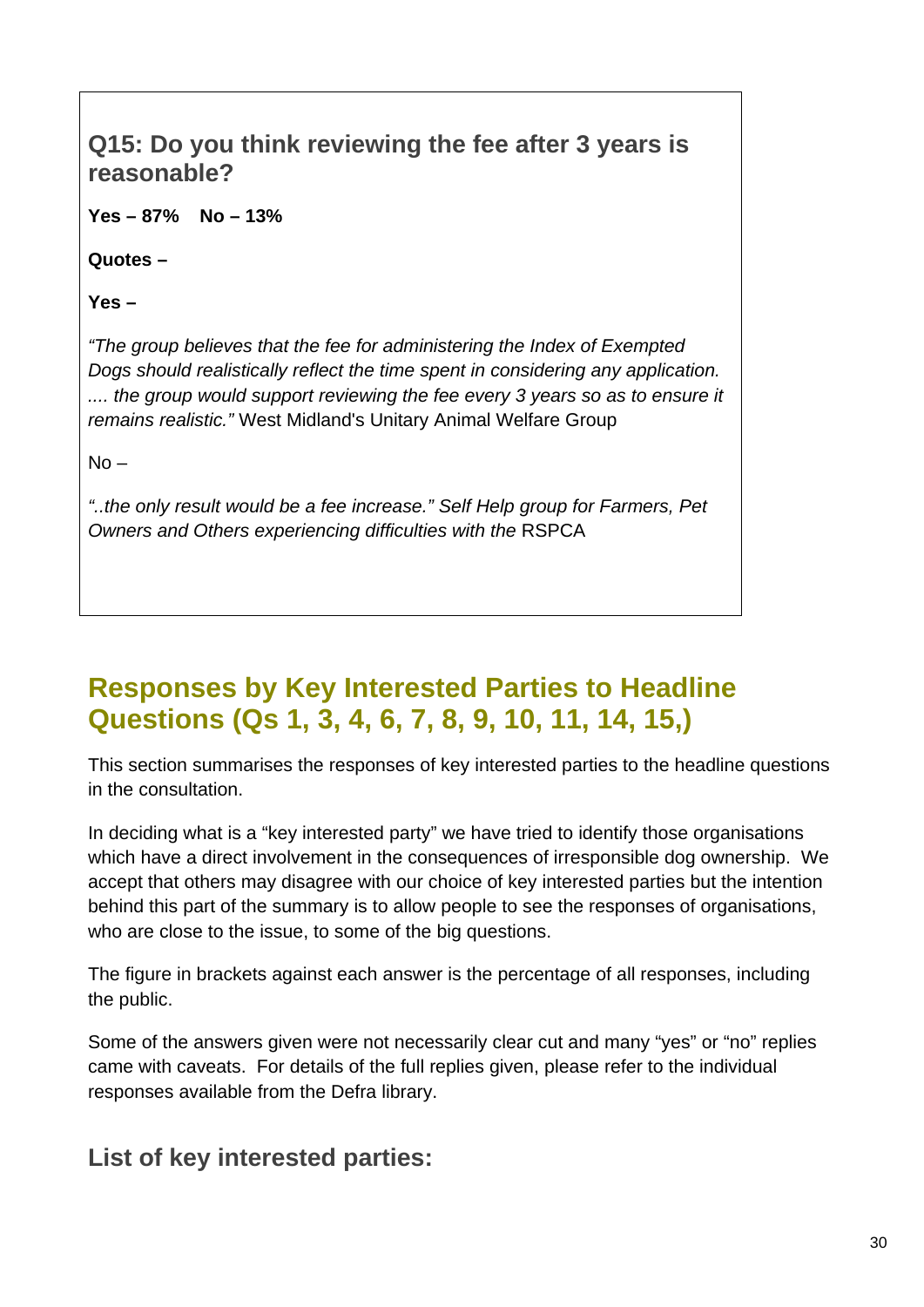Association of Chief Police Officers (ACPO)

Battersea Dogs & Cats Home (Battersea)

Blue Cross

British Veterinary Association (BVA), the British Small Animal Veterinary Association (BSAVA) and the Society for Practising Veterinary Surgeons (SPVS)

Communication Workers' Union (CWU) (responses from the Trades Union Congress, Unite – the Union, UNISON, UCATT, and USDAW were identical to/supported the CWU response)

Dogs Trust

Humberside Police

Kennel Club

Local Government Association

Local authorities (\*\* that have responded and are identified separately)

Mayor of London

National Animal Welfare Trust (NAWT)

National Farmers Union

NHS Protect

PDSA (People's Dispensary for Sick Animals)

Royal College of Veterinary Surgeons (RCVS)

Royal Mail

Royal Society for Prevention for Cruelty to Animals (RSPCA)

Wood Green, the Animals Charity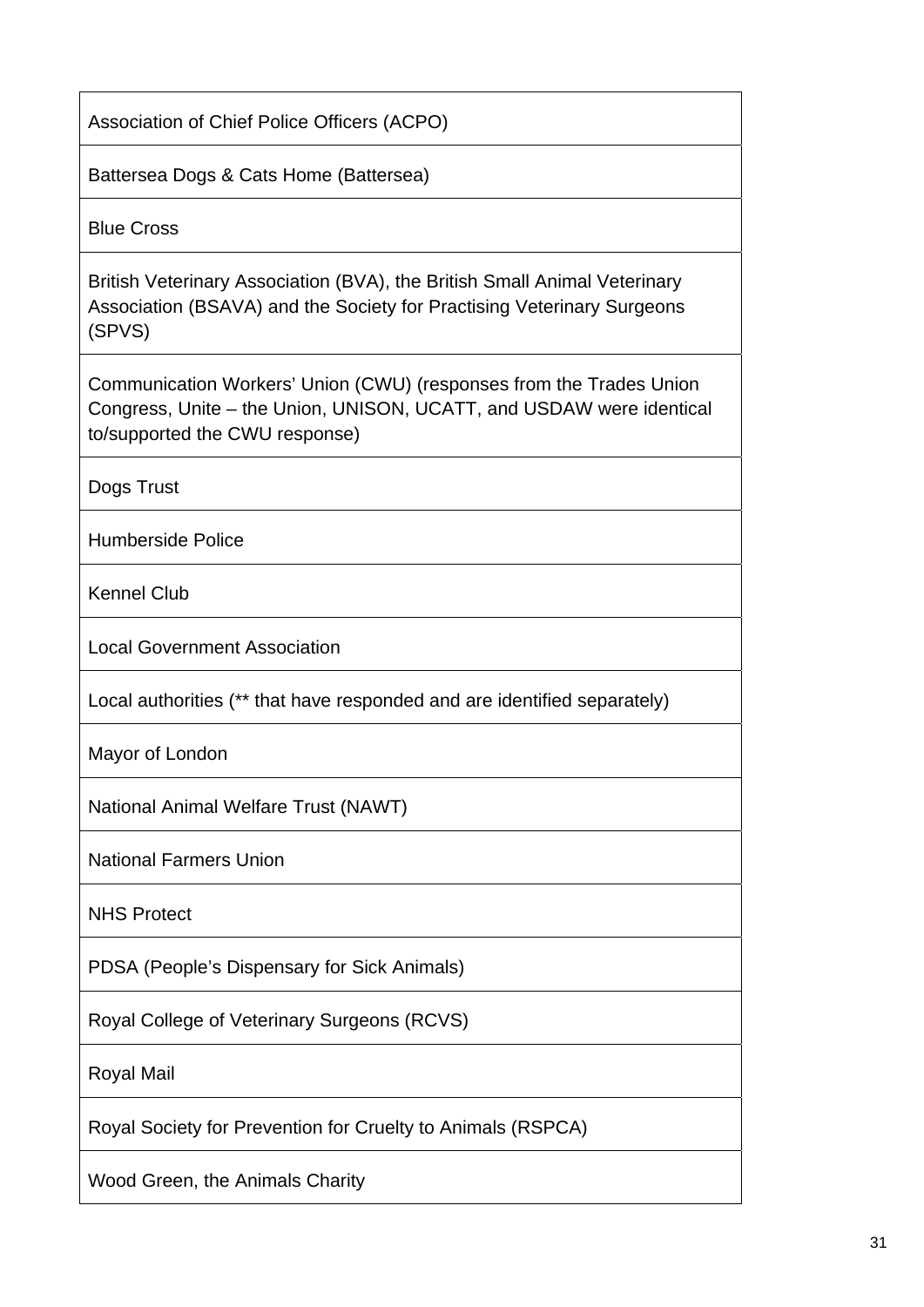## <span id="page-34-0"></span>**Reponses of the key interested parties to the headline questions:**

|            | <b>Proposal 1: A requirement that all dogs are</b><br>microchipped                                                                                                                                                                                                                                                                                                                                                         |
|------------|----------------------------------------------------------------------------------------------------------------------------------------------------------------------------------------------------------------------------------------------------------------------------------------------------------------------------------------------------------------------------------------------------------------------------|
|            | Q1: Which of the following options do you prefer and why?<br>$(26,849$ responses)                                                                                                                                                                                                                                                                                                                                          |
|            | (a) microchip all puppies<br>(b) microchip all dogs on change of owner only<br>(c) microchip dogs on change of owner and then after a period of time (suggest<br>length of time) for all dogs to be microchipped<br>(d) microchip all dogs within a year of legislation coming into effect<br>(e) no change to the current situation whereby owners can choose whether or not<br>to microchip their puppies and older dogs |
| (a)        | Peterborough City Council; Plymouth City Council; (10%)                                                                                                                                                                                                                                                                                                                                                                    |
| (b)        | Nil (2%)                                                                                                                                                                                                                                                                                                                                                                                                                   |
| (c)        | ACPO; Gravesham Borough Council; NAWT; Plymouth City Council; (8%)                                                                                                                                                                                                                                                                                                                                                         |
| (d)        | Battersea; Blue Cross; BVA/BSAVA/SPVS; CWU; Dogs Trust; East Hampshire<br>District Council; Kennel Club; Lewisham Council; London Borough of Newham<br>Council; Rochford District Council; Royal Mail Group; RSPCA; Salford City Council;<br>Sheffield City Council; Wood Green (76%)                                                                                                                                      |
| (e)        | Mayor of London; NFU (4%)                                                                                                                                                                                                                                                                                                                                                                                                  |
|            | Q3: Do you think that any regulation introduced on<br>microchipping should set minimum standards for commercial<br>databases e.g. they should be ISO compliant? (17,115<br>responses).                                                                                                                                                                                                                                     |
| <b>Yes</b> | ACPO; Battersea; Blue Cross; BVA/BSAVA/SPVS; Dogs Trust; Guide Dogs; Kennel<br>Club; Lewisham Council; LGA; London Borough of Newham Council; NAWT;<br>NFU; Mayor of London; Peterborough City Council; Plymouth City Council; Rochford                                                                                                                                                                                    |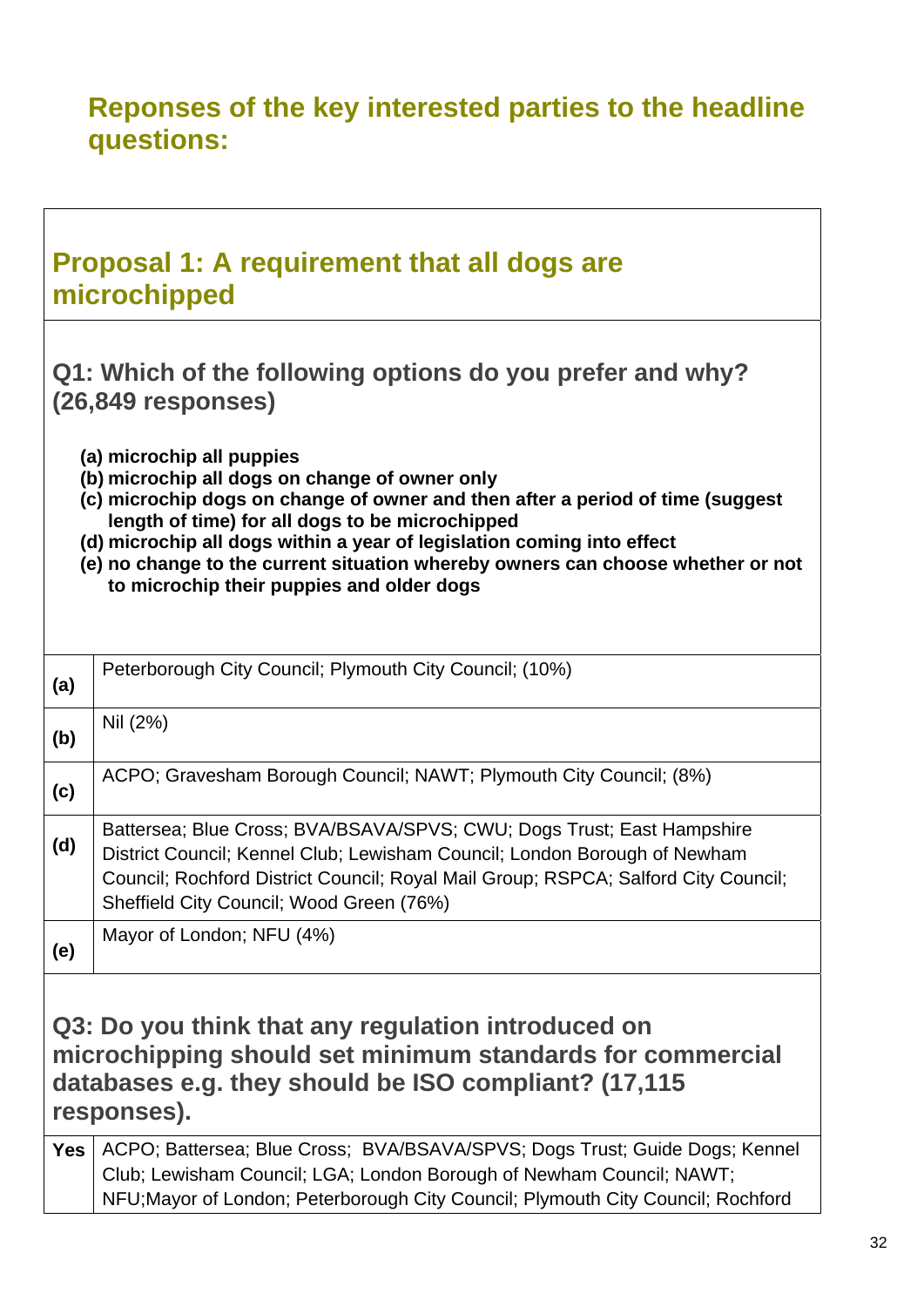<span id="page-35-0"></span>

|    | District Council; RCVS; RSPCA (90%) |
|----|-------------------------------------|
| No | $\vert$ Nil (10%)                   |

## **Proposal 2: An extension of criminal law (i.e. section 3 of the 1991 Act) to all places, including all private property**

**Q4: Do you think that the offence, under the Dangerous Dogs Act 1991, of allowing a dog to be dangerously out of control should:** 

- **(a) be extended to include all places, including where the dog has a right to be (inside and outside the home)**
- **(b) be extended to include places where the dog has a right to be but not inside the owner's home**
- **(c) remain as now (only applies to public places where the dog has no right to be)**

#### **17,798 responses**

- **(a)** ACPO; Battersea; Blue Cross; BVA/BSAVA/SPVS; CWU; Dogs Trust; East **(a)** Liampphine District Council: Crowsham Persuah Council: Cuide Deggy Uumberside Hampshire District Council; Gravesham Borough Council; Guide Dogs; Humberside Police; Kennel Club; Lewisham Council; LGA; London Borough of Newham Council; Mayor of London; NAWT; NHS Protect; Plymouth City Council; RCVS; Rochford District Council; Royal Mail Group; RSPCA; Sheffield City Council; Wood Green (48%)
- **(b)** Peterborough City Council; (22%)
- $(c)$  NFU (30%)

**Q5: Do you think that there would be a financial impact upon the police/court service/Crown Prosecution Service in the short or longer term?** 

**Police ACPO**; Blue Cross; Battersea; Dogs Trust; Lewisham Council; London Borough of Newham Council; Mayor of London; Peterborough City Council; Plymouth City Council; RSPCA (68%)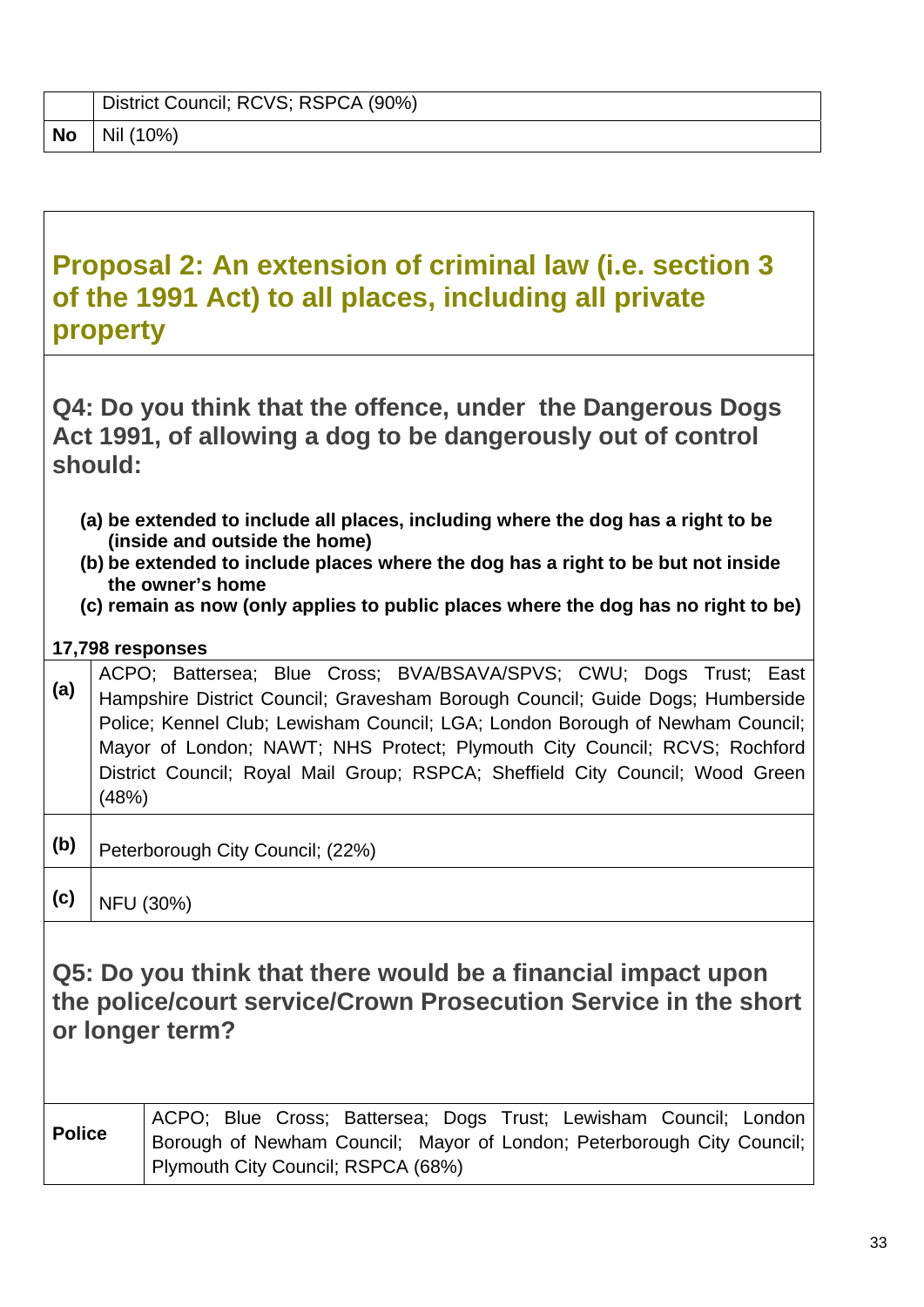| <b>Court</b><br><b>Service</b>                                                                                                                                                                                                                                                                                                                              | ACPO; Blue Cross; Battersea; Dogs Trust; Lewisham Council; London<br>Borough of Newham Council; Mayor of London; Peterborough City Council;<br>Plymouth City Council; RSPCA (68%)                                                                                                                               |  |  |
|-------------------------------------------------------------------------------------------------------------------------------------------------------------------------------------------------------------------------------------------------------------------------------------------------------------------------------------------------------------|-----------------------------------------------------------------------------------------------------------------------------------------------------------------------------------------------------------------------------------------------------------------------------------------------------------------|--|--|
| <b>CPS</b>                                                                                                                                                                                                                                                                                                                                                  | ACPO; Blue Cross; Battersea; Dogs Trust; Lewisham Council; London<br>Borough of Newham Council; Mayor of London; Peterborough City Council;<br>Plymouth City Council; RSPCA (68%)                                                                                                                               |  |  |
| No or<br>positive<br><b>Impact</b>                                                                                                                                                                                                                                                                                                                          | <b>East Hampshire District Council;</b>                                                                                                                                                                                                                                                                         |  |  |
| intruder?                                                                                                                                                                                                                                                                                                                                                   | Q6: Do you consider that any special provisions should apply if a dog attacks an                                                                                                                                                                                                                                |  |  |
| <b>Yes</b>                                                                                                                                                                                                                                                                                                                                                  | ACPO; Battersea; Blue Cross; BVA/BSAVA/SPVS; Gravesham Borough<br>Council; Guide dogs; Dogs Trust; East Hampshire District Council;<br>Humberside Police; Kennel Club; Lewisham Council; London Borough of<br>Newham Council; Mayor of London; NAWT; NFU; Rochford District<br>Council; RSPCA; Wood Green (82%) |  |  |
| <b>No</b>                                                                                                                                                                                                                                                                                                                                                   | Nil (18%)                                                                                                                                                                                                                                                                                                       |  |  |
| Q7: Is it acceptable to exempt the owner of a dog from<br>prosecution even if it appears that the dog was dangerously<br>out of control when it attacked the intruder? Or should it be left<br>to prosecutors to use their discretion in individual cases to<br>decide whether to bring charges against the owner of a dog<br>who has attacked an intruder? |                                                                                                                                                                                                                                                                                                                 |  |  |
| <b>Exempt</b>                                                                                                                                                                                                                                                                                                                                               | Dogs Trust (68%);                                                                                                                                                                                                                                                                                               |  |  |
| <b>Discretion</b>                                                                                                                                                                                                                                                                                                                                           | Battersea; BVA/BSAVA/SPVS; Guide Dogs; Kennel Club; Lewisham<br>Council; London Borough of Newham Council; Mayor of London; NAWT;<br>Peterborough City Council; Rochford District Council; RSPCA; Wood<br>Green (32%)                                                                                           |  |  |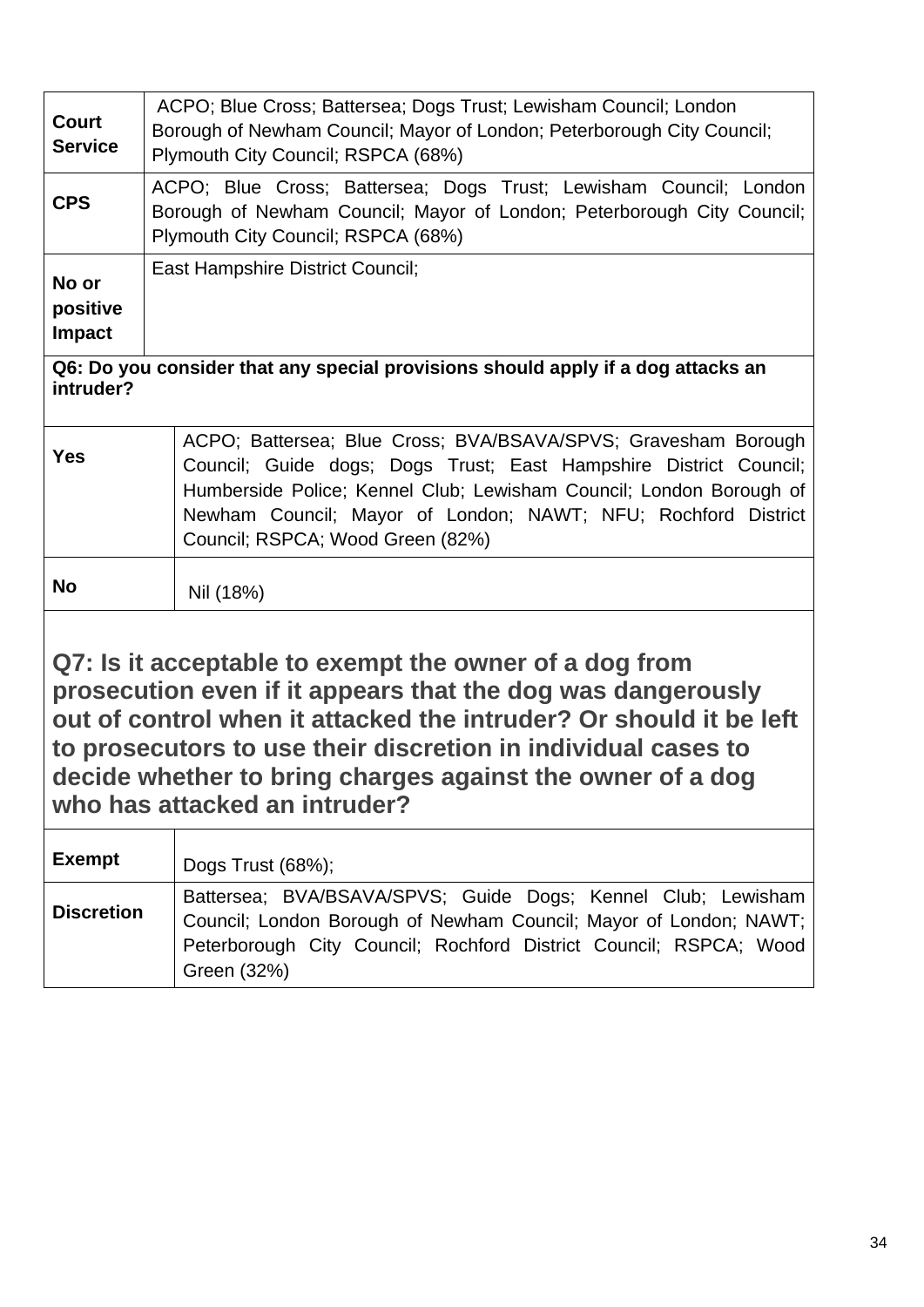## <span id="page-37-0"></span>**Proposal 3: Allow owners of dogs seized as suspected dangerous dogs or prohibited types to retain possession of their dogs until the outcome of court proceedings**

**Q8: Do you agree that there should be no need to seize suspected prohibited dogs considered by the police to be no threat to public safety between when the case goes to court and the owner s issued with a Certificate of Exemption?** 

| <b>Yes</b> | ACPO; Battersea; Blue Cross; BVA/BSAVA/SPVS; Dogs Trust; East Hampshire<br>District Council; Kennel Club; Lewisham Council; Mayor of London; NAWT; NFU; |
|------------|---------------------------------------------------------------------------------------------------------------------------------------------------------|
|            | Peterborough City Council; RCVS; Rochford District Council; RSPCA; Sheffield<br>City Council; Wood Green (85%)                                          |

**No** London Borough of Newham Council; (15%)

### **Q9: Do you agree that unnecessarily kennelling dogs could lead to those dogs becoming maladjusted and developing behavioural problems?**

| <b>Yes</b> | ACPO; Battersea; Blue Cross; BVA/BSAVA/SPVS; Dogs Trust; East Hampshire<br>District Council; Kennel Club; Lewisham Council; London Borough of Newham<br>Council; Mayor of London; NAWT; Peterborough City Council; Rochford District<br>Council; RSPCA; Wood Green (90%) |
|------------|--------------------------------------------------------------------------------------------------------------------------------------------------------------------------------------------------------------------------------------------------------------------------|
|            |                                                                                                                                                                                                                                                                          |

**No**  $\vert$  Nil (10%)

### **Q10: Do you think that owners should be able to apply directly to the Courts to have their dogs placed on the Index of Exempted Dogs?**

| <b>Yes</b> | BVA/BSAVA/SPVS; Dogs Trust; East Hampshire District Council; Kennel Club;<br>Mayor of London; Plymouth City Council; Rochford District Council; Wood Green<br>79% |
|------------|-------------------------------------------------------------------------------------------------------------------------------------------------------------------|
| <b>No</b>  | ACPO; Battersea; Blue Cross; Lewisham Council; London Borough of Newham<br>Council; NAWT; NFU; RSPCA 21%                                                          |

### **Q11: Do you think that the Courts or police are better placed to deal with Contingent Destruction Orders?**

**Courts** ACPO; Blue Cross; East Hampshire District Council; Guide Dogs; London Counts Borough of Newham Council; NFU; Rochford District Council; RSPCA (33%)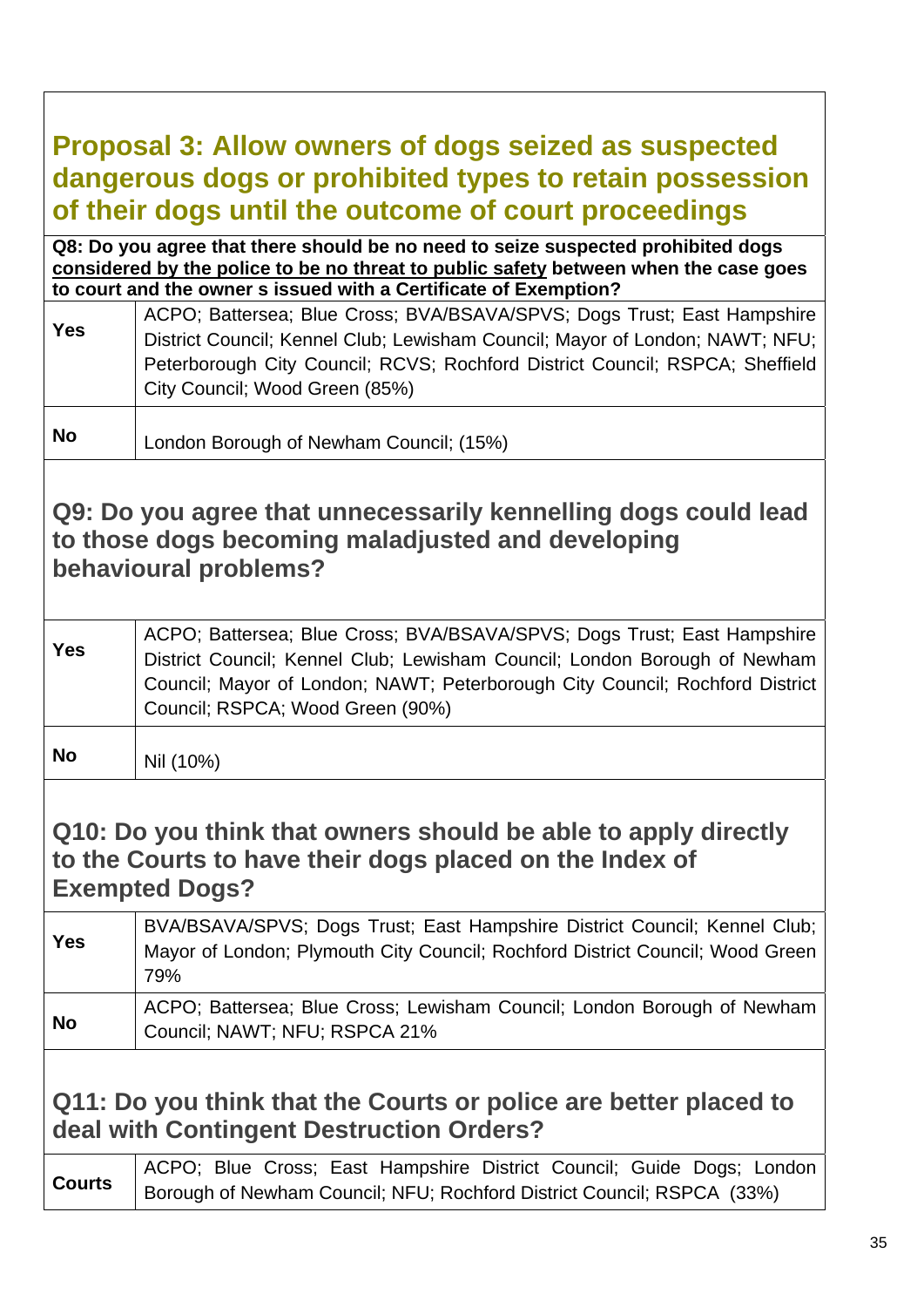<span id="page-38-0"></span>

| <b>Police</b>             | Humberside Police; Kennel Club; Plymouth City Council; (67%) |
|---------------------------|--------------------------------------------------------------|
| <b>Courts</b><br>& Police | Battersea; Dogs Trust; NAWT                                  |

## **Proposal 4: Increasing the application fee for dogs to be placed on the Index of Exempted Dogs**

### **Q14: Do you agree that in the circumstances described the application fee be increased to £77 plus VAT?**

| <b>Yes</b> | ACPO; Blue Cross; BVA/BSAVA/SPVS; Humberside Police; London Borough of<br>Newham Council; Plymouth City Council; Rochford District Council; (53%)                                 |
|------------|-----------------------------------------------------------------------------------------------------------------------------------------------------------------------------------|
| <b>No</b>  | Dogs Trust; East Hampshire District Council; Kennel Club; NAWT; RSPCA (47%)                                                                                                       |
|            | Q15: Do you think reviewing the fee after 3 years is reasonable?                                                                                                                  |
| <b>Yes</b> | ACPO; Blue Cross; BVA/BSAVA/SPVS; Dogs Trust; Kennel Club; Lewisham Council;<br>London Borough of Newham Council; NFU; Plymouth City Council; Rochford District<br>Council; (87%) |
|            |                                                                                                                                                                                   |

## **The Way Forward**

The Government is determined to tackle irresponsible dog ownership, particularly in the light of the public concern shown in the consultation which attracted over 27,000 responses. The proposals set out below are the legislative changes that taken with other, non statutory measures, form part of the package of measures to address the issue. The package as a whole will greatly help to educate dog owners in responsible ownership which will in turn help reduce incidence of straying and welfare problems. It will also help to reduce the numbers of dogs causing nuisance in communities, or becoming dangerous and attacking people or other animals, including assistance dogs.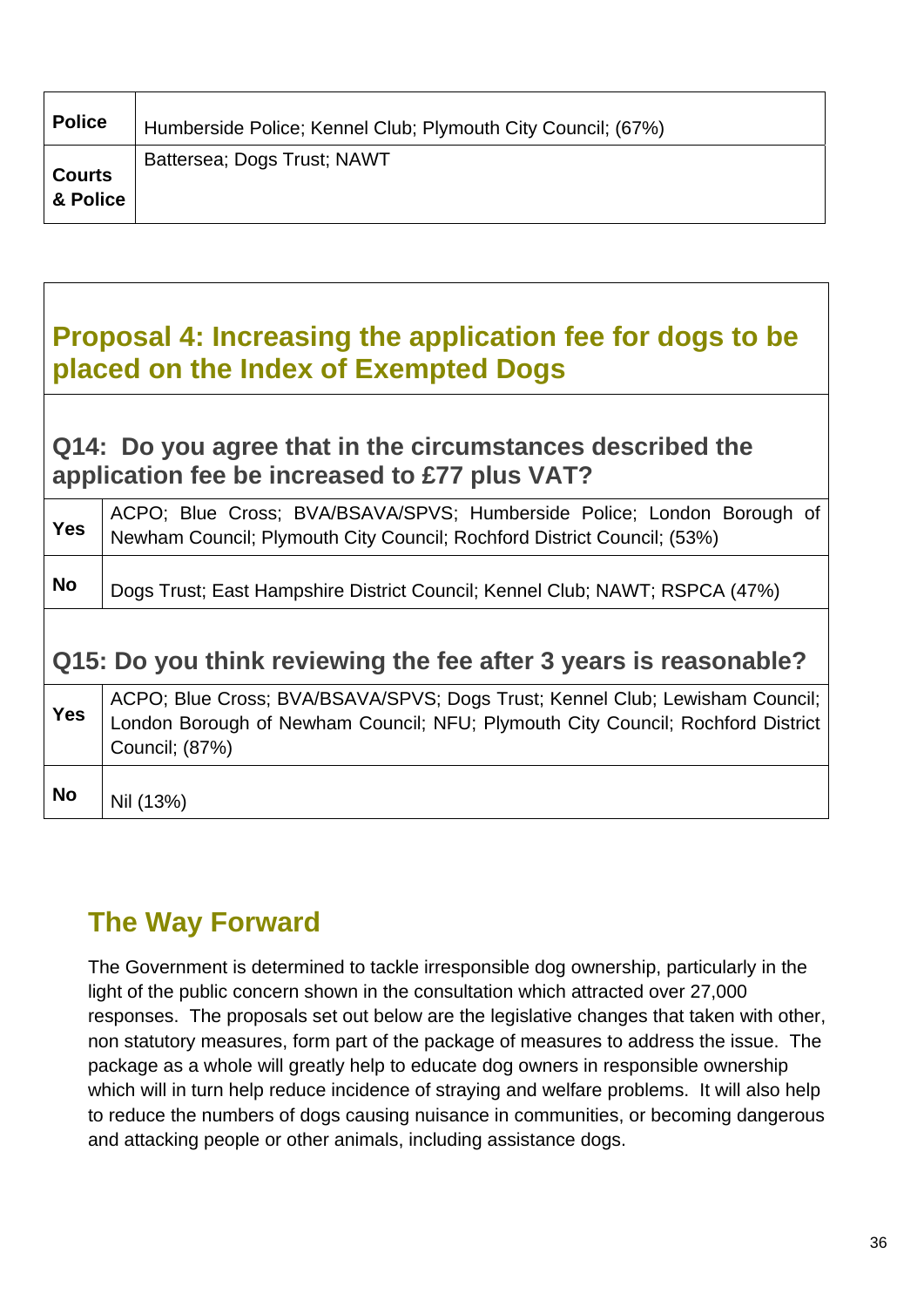## <span id="page-39-0"></span>**Proposal 1: Microchipping**

Compulsory microchipping of dogs is supported by 96% of respondents. Only 10% favoured Defra's preferred option of microchipping all puppies. The 10 – 12 year delay before all dogs would be microchipped was considered far too long to wait for the full benefits of compulsory microchipping to be realised and for enforcers to have certainty as to whether any dog should have been microchipped.

The vast majority, 76% instead favoured the option of compulsory microchipping of all dogs after a defined period. The consultation suggested one year. However nearly 40% of those in favour of this option felt a lead in period of more than one year would be required. Some key stakeholders have also come to this view since the consultation closed.

This would help offset the drawbacks of microchipping dogs within one year of legislation coming into effect identified in the consultation package e.g. great pressure on implanters and microchip databases in chipping and registering an estimated 2.9 million dogs in a short space of time. A longer lead in period would make this pressure more manageable whilst still giving enforcers certainty after a fairly short time. It would also help realise the full benefits from being able to re-home stray dogs much more quickly than the puppies option. A three year lead time from 2013 to 2016 is proposed.

Respondents considered that compulsory microchipping would have positive benefits for enforcement agencies, welfare/re-homing centre's breeders and databases. A very small majority (51%) thought that microchipping would have a negative effect on owners but the majority of these recognise that the impact would be very small in comparison with the cost of buying a dog and its lifetime care. Indeed many welfare organisations offer free or low cost microchipping.

On balance, therefore, Defra plans to introduce Regulations requiring all dogs to be microchipped in England from 6 April 2016. Those regulations would require owners to microchip a dog and register it on an authorised database; owners would have to register the details of any new owners prior to transfer of ownership of a dog and require owners to keep their contact details up to date on the microchip databases.

Defra is working with database providers and chip suppliers to ensure minimum standards of service for commercial databases and standards of microchips, supported by 90% of consultees, updated implantation guidance and training and work towards a one-stop enquiry point for microchipped lost and found dogs.

### **Proposal 2: Private Property**

There has been a big sea change in opinion on extending the Dangerous Dogs Act 1991 to include places where a dog has a right to be – from 37% to 70%. There were also considerably more responses to the latest consultation (17,710 responses as against 3,215 to this question in 2010).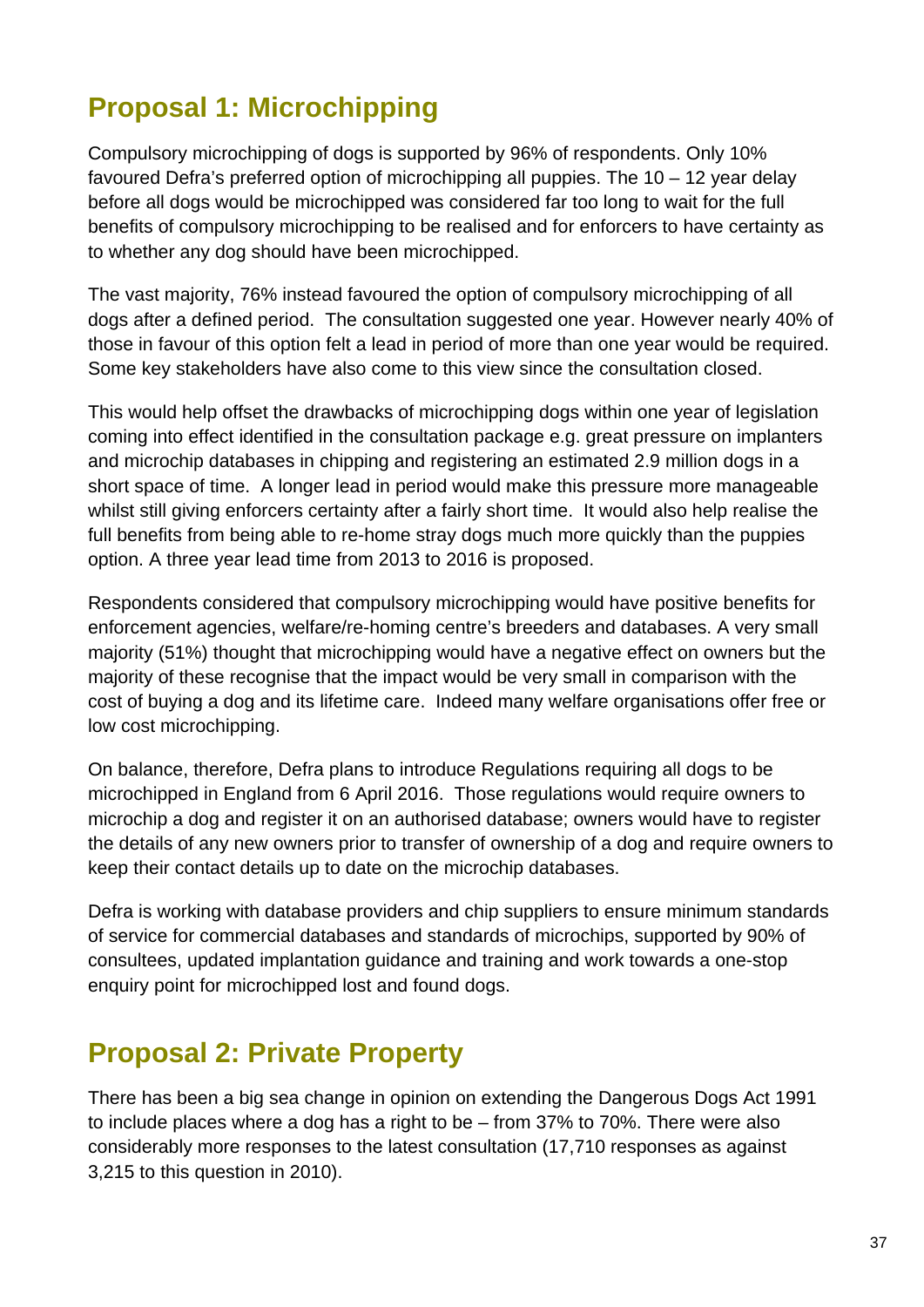<span id="page-40-0"></span>Of the 70% who favoured extending the law to private property, more than two thirds of this figure (48%) and 44 out 47 stakeholders responding agreed that the law should be extended to cover all private property including inside the home. 22% of all respondents including one stakeholder felt that the law should be extended to private property but not inside the home.

A very clear majority felt that owners should not be prosecuted if their dog attacks an intruder who has no legal right to enter the owner's home. The detailed responses often accepted the complexities of this issue. 82% of respondents considered there should be special legislative provisions in this regard so that they were not prosecuted if for example the dog attacked an intruder in defence of itself, its family or because provoked. When asked separately if an owner should be exempted from prosecution even if their dog was dangerously out of control 68% agreed, with 32% saying the courts should decide. However, looking at the comments made by stakeholders and individuals in favour of a full exemption, there was a clear message that an exemption should not apply where dogs were habitually out of control, that an exemption should apply to responsible owners and that cases would be complex.

Defra is of the view that owners of dogs should be responsible for their dogs and answerable whenever and wherever those dogs may be dangerously out of control. Friends and family in homes and anyone legitimately on premises such as social services, health professionals and utility workers should be protected by the law, as should anyone delivering to the door such as postal workers.

Defra proposes to extend the scope of the Dangerous Dogs Act 1991 (as amended) to all places with an amendment to the Act when Parliamentary time permits. In doing so the intention is to judge cases on their merits, protecting householders but not to protect burglars or other intruders trespassing on private property. This level of protection however would not extend to situations where a child goes into a garden to retrieve, say, a lost ball.

 Defra believes that Dangerous Dogs Act should apply to any part of private property so that all cases of dog attacks can be investigated by the police and appropriate action taken against irresponsible owners who allow their dogs to be dangerously out of control.

Most respondents considered that an extension of legislation would have some financial impact on police, courts and Crown Prosecution Service but that this would decrease or save money over time.

Defra will now work towards extending the Dangerous Dogs Act 1991 (as amended by the Dangerous Dogs Act 1997) to cover all places.

### **Proposal 3: Kennelling Dogs**

A large majority (85%) agreed with the proposal to allow owners of dogs seized as suspected dangerous dog types to retain possession of their dogs (if considered by the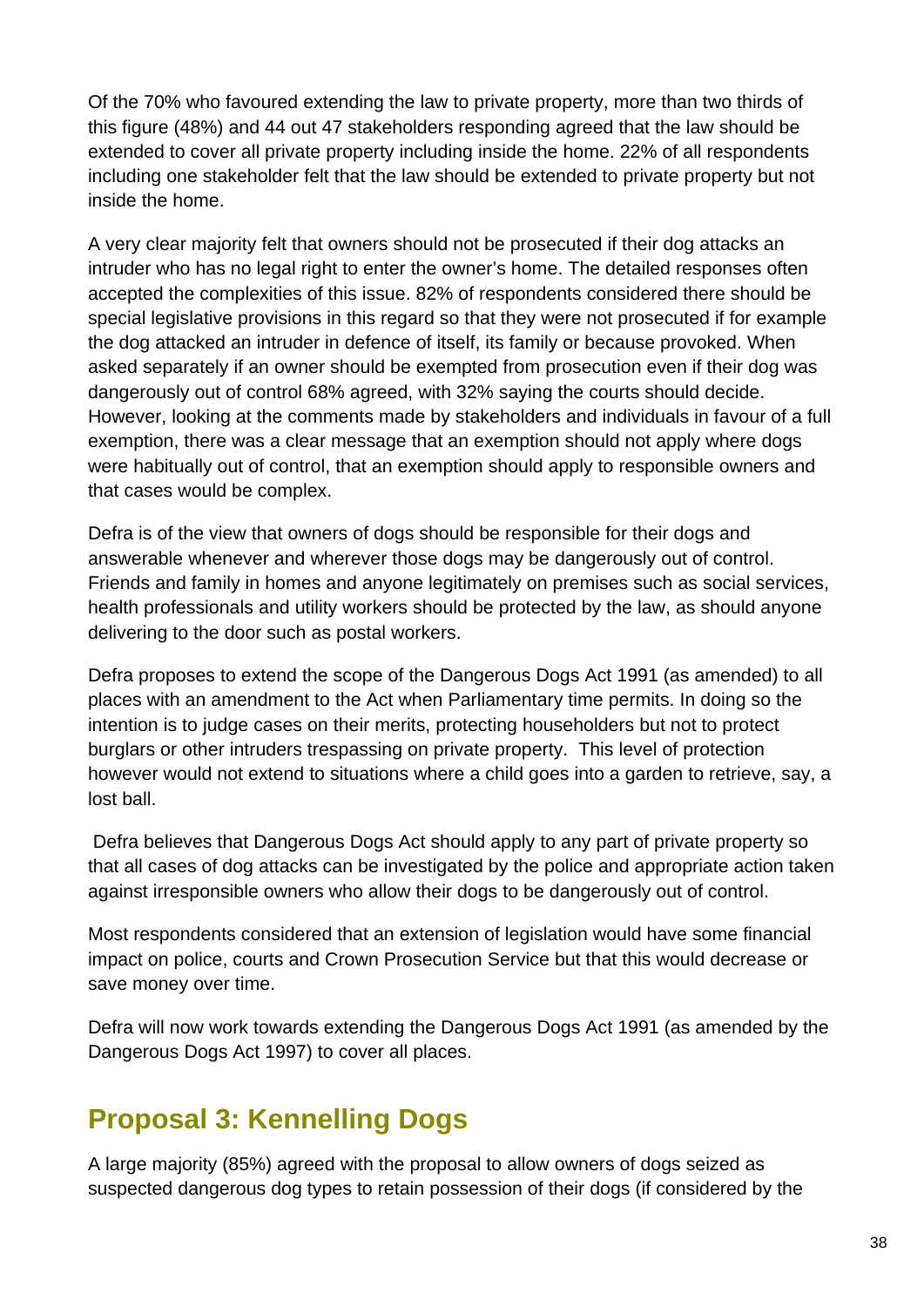<span id="page-41-0"></span>police to be no threat to public safety) until the outcome of court proceedings. Most (90%) agreed that kennelling dogs unnecessarily could lead to dogs becoming maladjusted and developing behavioural problems.

Defra proposes to introduce an Order giving the police discretion to allow dogs they do not consider a threat to public safety to remain with their owners whilst waiting to be placed on the Index of Exempted Dogs, subject to conditions. The amended legislation will NOT allow dogs considered dangerous to remain with their owners until court proceedings have been completed and those dogs will continue to be kept in kennels until a Court rules they are no threat to the public or a destruction order is executed.

The change will benefit dog welfare. It is better and less stressful for dog and owner if the dogs can stay in their familiar surrounding if at all possible so that behavioural problems do not develop later as a result of kennelling. Such problems can lead to dogs becoming dangerous when they were not before. The change will also benefit the police who will be able to save some money on some of their kennelling costs.

The consultation also sought views on whether owners of banned breeds should be able to apply directly to Courts to have their dogs placed on the Index of Exempted Dogs (instead of the police seizing the dogs and seeking Contingent Destruction Orders (CDOs) through the Courts to place the dogs on the index as at present) and whether the Courts or Police are better placed to issue those CDOs (at present it s the Courts.

Although there were 79% of respondents in favour of moving to owners applying directly to Courts and 67% in favour of moving responsibility for issuing CDOs to the police, it has been decided that there will be no change in the present arrangements, a position that the police endorse.

It is felt that the Courts must be the final arbiters in deciding whether a banned type is dangerous or not based on the evidence of both the police who have assessed the dog and any conflicting evidence put by the dog owner. There would be a risk of lack of balance in owner led applications were the police excluded, which might lead to a dangerous dog being allowed onto the index rather than being destroyed in the public interest.

### **Proposal 4: Index Fee**

A majority of 53% agreed with the increase in the application fee from £20 + VAT to £77 + VAT. A fee increase is never going to be popular, but the fee has not been increased since 1997 hence the large difference. Also, as the Consultation Document pointed out, this is not full cost recovery as Government rules dictate that only the costs of enforcing the Index can be recouped and not the cost of monitoring it. The Government is therefore continuing to contribute to the cost of administering the Index of Exempted Dogs.

The risk of some owners of banned types of dog not coming forward as a result of the increase is recognised, particularly those who may have limited income and have